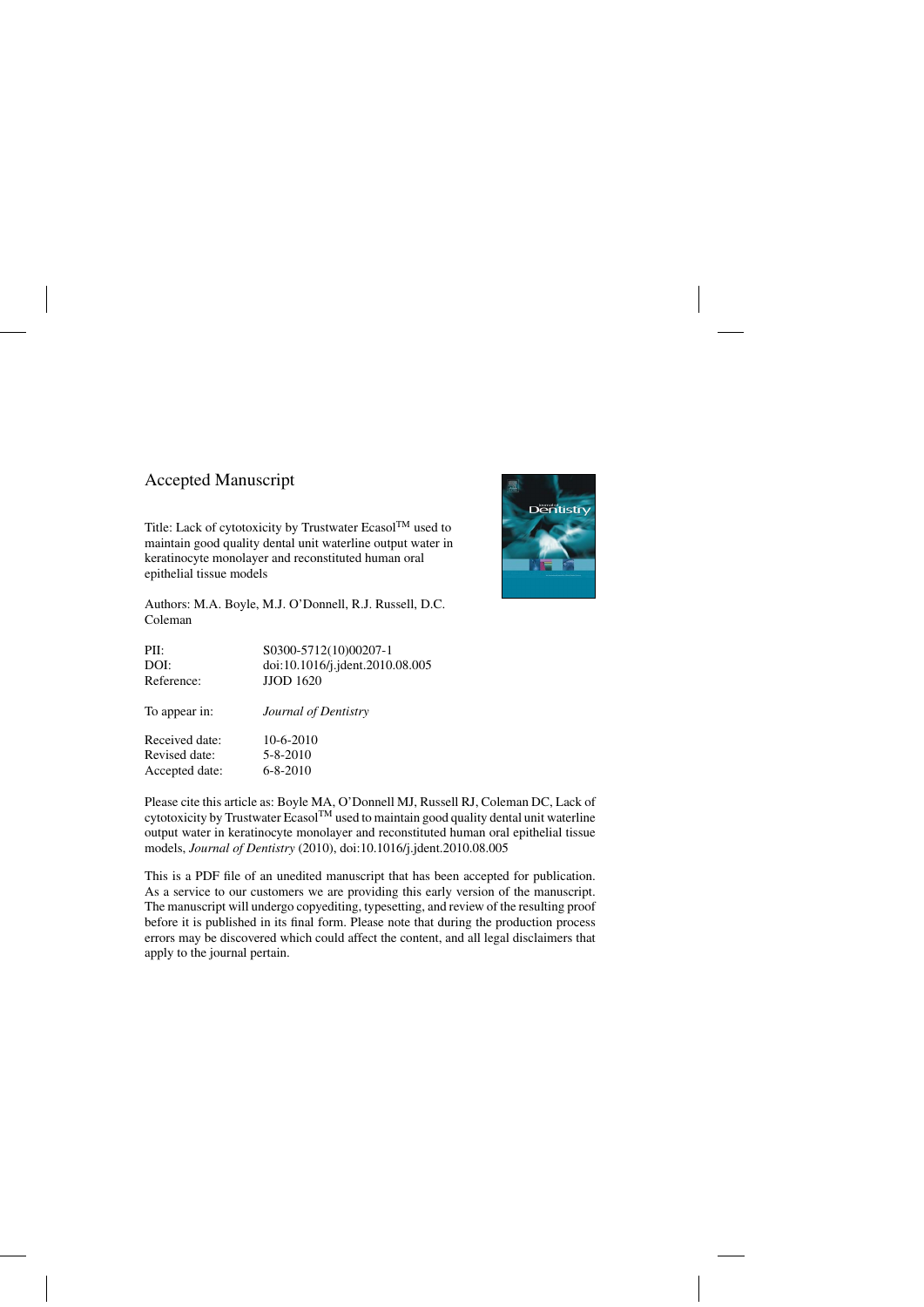| 1<br>$\overline{2}$ | JJOD-D-10-00430 Unmarked Revised Version 2                                                                      |
|---------------------|-----------------------------------------------------------------------------------------------------------------|
| 3                   |                                                                                                                 |
| 4                   |                                                                                                                 |
| $\overline{5}$      |                                                                                                                 |
| $6\phantom{1}6$     | Lack of cytotoxicity by Trustwater Ecasol <sup><math>M</math></sup> used to maintain good quality dental unit   |
| $\tau$              | waterline output water in keratinocyte monolayer and reconstituted human oral epithelial                        |
| 8                   | tissue models                                                                                                   |
| 9                   |                                                                                                                 |
| 10                  |                                                                                                                 |
| 11                  |                                                                                                                 |
| 12                  | M.A. Boyle <sup>a</sup> , M.J. O'Donnell <sup>a</sup> , R.J. Russell <sup>b</sup> , D.C. Coleman <sup>a,*</sup> |
| 13                  |                                                                                                                 |
| 14                  | <sup>a</sup> Microbiology Research Unit, Division of Oral Biosciences, Dublin Dental School & Hospital,         |
| 15                  | University of Dublin, Trinity College Dublin, Lincoln Place, Dublin 2, Republic of Ireland                      |
| 16                  | $\overline{b}$ Department of Microbiology, University of Dublin, Trinity College Dublin, Dublin 2, Republic     |
| 17                  | of Ireland                                                                                                      |
| 18                  |                                                                                                                 |
| 19                  |                                                                                                                 |
| 20                  |                                                                                                                 |
|                     |                                                                                                                 |
| 21                  | Short Title: Biosafety of Ecasol demonstrated in vitro                                                          |
| 22                  | KEYWORDS: Trustwater Ecasol <sup>TM</sup> ; superoxidised water; hypochlorous acid; biosafety;                  |
| 23                  | cytotoxicity testing; RHE; keratinocytes; dental unit waterlines; residual disinfectant                         |
| 24                  |                                                                                                                 |
| 25                  |                                                                                                                 |
| 26                  |                                                                                                                 |
|                     |                                                                                                                 |
| 27                  |                                                                                                                 |
| 28                  | *Corresponding author. Tel.: +353 1 6127276; fax: +353 1 6127295.                                               |
| 29<br>30            | E-mail address: david.coleman@dental.tcd.ie (D.C. Coleman).                                                     |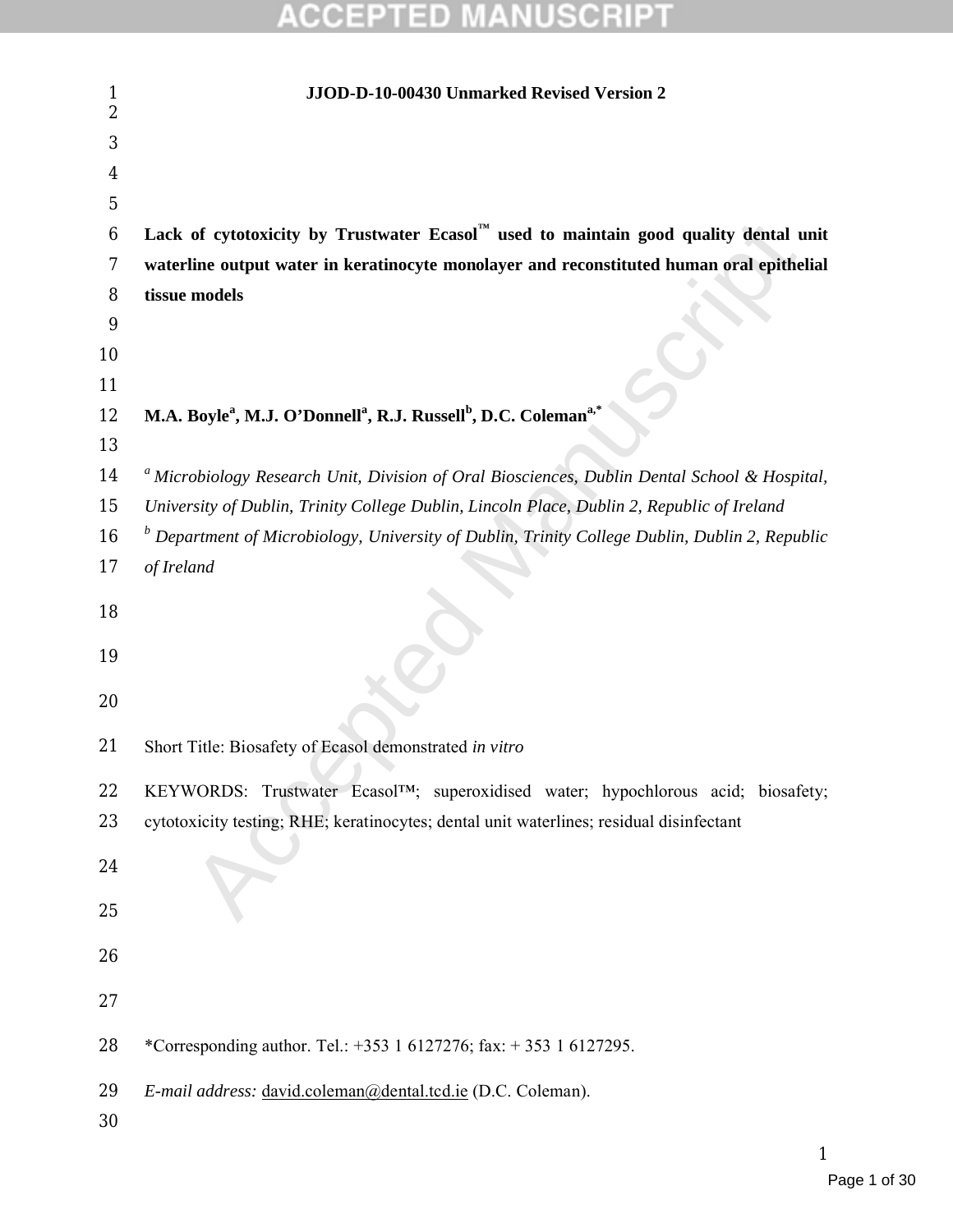#### **Summary**

 We previously showed that residual treatment of dental chair unit (DCU) supply water using the 33 electrochemically-activated solution Trustwater Ecasol™ (2.5 ppm) provided an effective long- term solution to the problem of dental unit waterline (DUWL) biofilm resulting in DUWL output water quality consistently superior to potable water.

quary constanting specter by between ward.<br>
Theorem was the eytoxicity of Feasol using cultured keratinocyte monolayers stituted human oral epithelial (RHE) issue and to extend the study of Ecase<br>
virtues: To investigate *Objectives:* To investigate the cytoxicity of Ecasol using cultured keratinocyte monolayers and reconstituted human oral epithelial (RHE) tissue and to extend the study of Ecasol's effectiveness in maintaining the microbiological quality of DUWL output water.

- *Methods:* TR146 human keratinocyte monolayers and RHE tissues were exposed to Ecasol (2.5-
- 100 ppm) for 1 h periods after removal of growth medium and washing with phosphate buffered
- saline (PBS). Experiments were repeated using Ecasol that had been exposed for 30 min to 1-2
- µg/mL bovine serum albumin (BSA), equivalent to protein concentrations in saliva. To
- quantitatively determine cytotoxic effects on monolayers following Ecasol exposure, the Alamar
- Blue proliferation assay (assesses cell viability) and the Trypan Blue exclusion assay (assesses
- plasma membrane integrity), were used. Cytotoxicity effects on RHE tissues were assessed by
- the Alamar Blue assay and by histopathology.
- *Results:* Ecasol at >5.0 ppm resulted in significant (P<0.001) cytotoxicity to keratinocyte monolayers following a 1 h exposure. These effects, however, were completely negated by BSA
- 
- pretreatment of Ecasol. No cytotoxicity was observed in the more complex RHE tissue at any of
- the Ecasol concentrations tested. In a 60-week study of 10 DCUs, tested weekly, the average
- 51 density of aerobic heterotrophic bacteria in Ecasol-treated (2.5 ppm) DCU supply water was < 1
- cfu/mL and in DUWL output water was 6.5 cfu/mL.
- *Conclusions:* Ecasol present as a residual disinfectant in DUWL output water is very unlikely to
- have adverse effects on human oral tissues at levels effective in maintaining DUWL output water
- quality at better than potable standard water quality.
-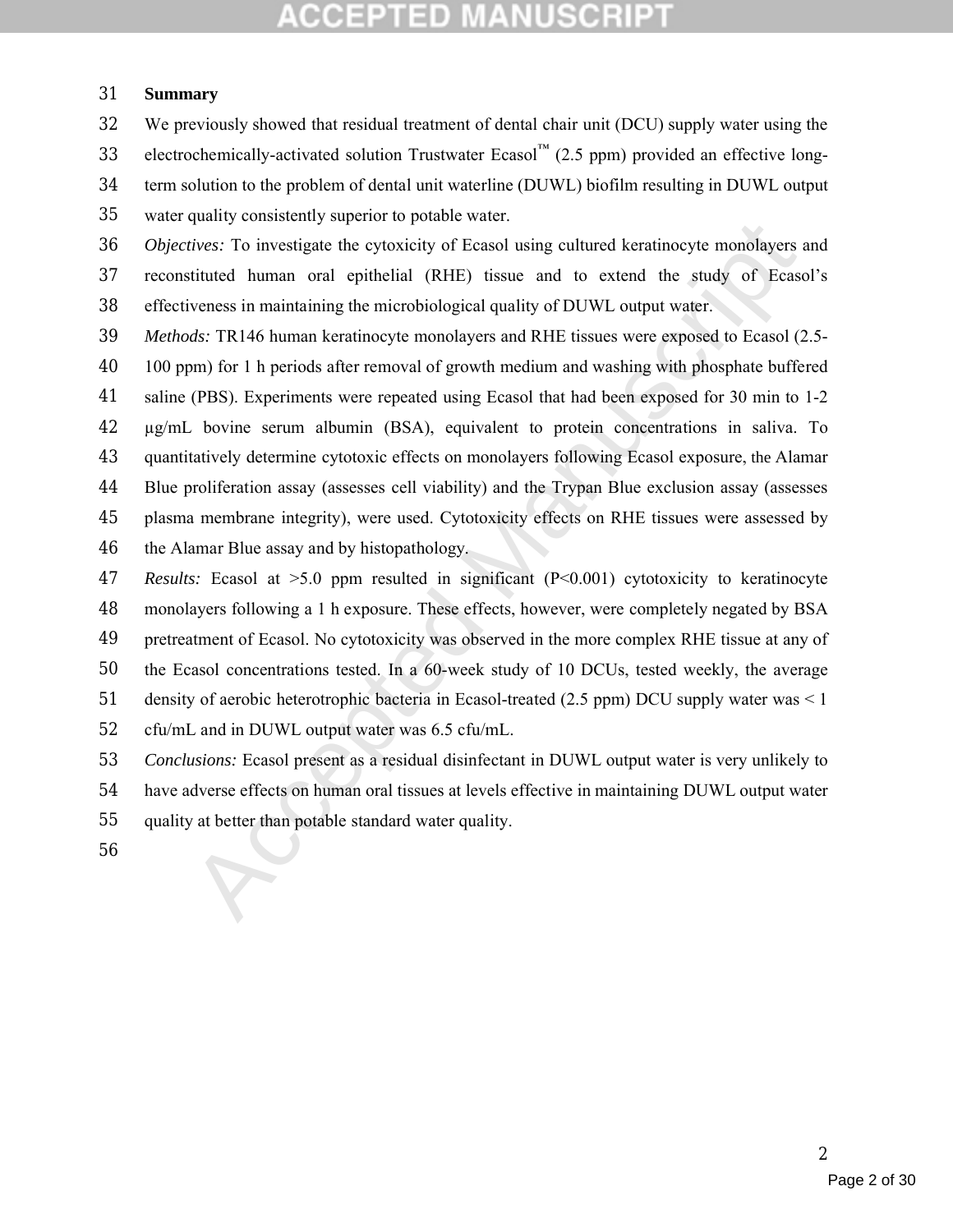#### **1. Introduction**

 Dental chair units (DCUs) contain an intricate network of interconnected narrow-bore flexible plastic waterlines (DUWLs) that provide water to irrigate tooth surfaces during dental procedures using three-in-one air/water syringes. This water is also used to provide cooling to dental instruments during use, including turbine and conventional handpieces and ultrasonic 61 scalers, as heat generated during instrument use can be injurious to teeth.  $1-7$  DUWLs also provide water to other DCU outlets such as the DCU spittoon or cuspidor bowl and the patient 63 cupfiller used for oral rinsing during and after dental procedures.  $3-4$  Water supplied to DCUs may be provided directly from a potable quality mains supply or from bottle reservoirs in the 65 DCU which are replenished with water as necessary.  $3-4$  Water storage tanks filled by mains water often provide the water supplied to DCUs in dental hospitals and clinics equipped with 67 large numbers of DCUs.  $3,4,8$ 

instruments during use, including turbine and conventional handpieces and ultraso<br>s, as heat generated during instrument use can be injurious to teeth. <sup>1,3</sup> DUWLs a<br>e water to other DCU outlets such as the DCU spittoton Over the last four decades many studies have shown that DUWL output water is frequently heavily contaminated with microorganisms, predominantly aerobic Gram-negative 70 heterotrophic environmental bacterial species. <sup>3,4,9-24</sup> Microbial contamination of DUWL output water results from the growth and development of microbial biofilms on the internal surfaces of DUWLs. 3,4 These biofilms are formed mainly by microorganisms arriving in low numbers in DCU supply water, such as mains water, which adhere to the internal surface of DUWLs and 74 secrete a protective matrix of complex polysaccharides.  $3,4,25,26$  Water flow within DUWLs is laminar and accordingly the flow at the lumen surfaces is minimal relative to that at the centre of 76 the lumen, permitting biofilm to form readily.  $3.4$  Water stagnation within DUWLs when DCUs are not being used, such as at night and over weekends, facilitates the growth of biofilm. Subsequently, planktonic forms of microorganisms and pieces of biofilm are released to seed 79 biofilm formation elsewhere in the waterline network.  $3,4$  Planktonic cells and by-products including bacterial endotoxin present in DUWL water are aerosolised by DCU-supplied instruments such as ultrasonic scalers and turbine dental handpieces, thus exposing patients and 82 staff to these microorganisms, biofilm fragments and to bacterial endotoxins.  $27-30$ 

83 Currently, there is no mandatory European Union (EU) quality standard for DUWL output water. However, the quality of DUWL output water should be consistent with, or at least approximate to, potable water quality standards because DCUs are classified as medical devices 86 according to the European Medical Devices Directive.  $3,4,31,32$  The present potable water standard for aerobic heterotrophic bacteria in the EU and the USA do not specify an upper limit, although 88 water sold in bottles or containers in the EU should not exceed 100 cfu/mL.  $^{33,34}$  The Centers for Disease Control and Prevention (CDC) guidelines for infection control in dental health-care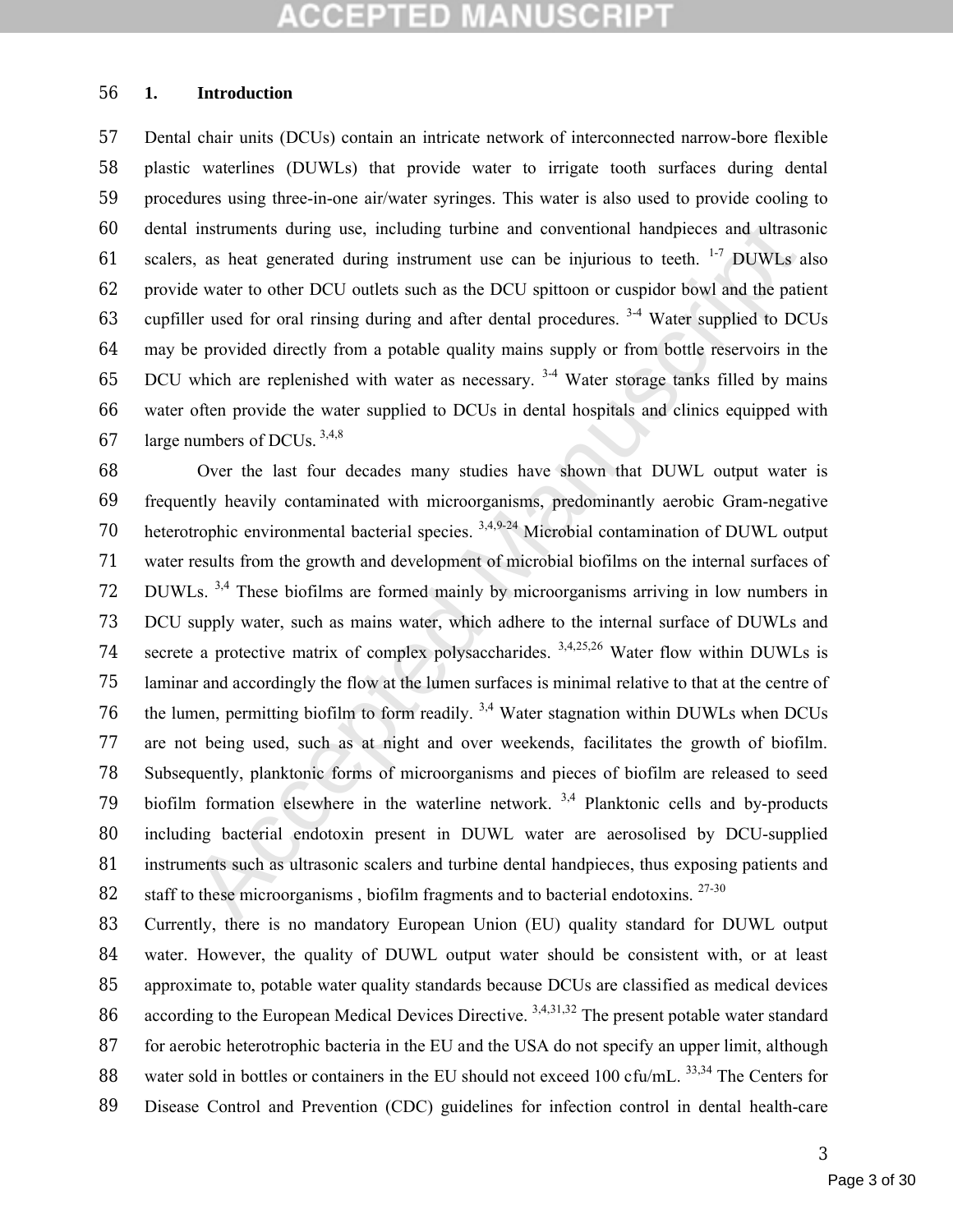solution of the metallical particular and the extended with the order of  $\sim$  to  $\sim$  and  $\sim$  and  $\sim$  and  $\sim$  and  $\sim$  and  $\sim$  and  $\sim$  and  $\sim$  and  $\sim$  and  $\sim$  and  $\sim$  and  $\sim$  and  $\sim$  and  $\sim$  and  $\sim$  and  $\sim$  settings recommend a maximum level of aerobic heterotrophic bacteria in DUWL output water 91 of  $\leq$ 500 cfu/mL. <sup>35</sup> In addition, the American Dental Association (ADA) in 1995 proposed a 92 target limit of  $\leq$ 200 cfu/mL for the year 2000, but this has proven quite difficult to achieve in 93 practice. <sup>3,4,36</sup> The most effective approach to sustaining DUWL output water of good microbiological quality has been regular or continuous treatment of DUWLs using a disinfectant, 95 biocide or cleaning agent that removes biofilm or inhibits its growth.  $1-4,19-23,37-42$  A broad range of DUWL treatment products have been developed and marketed in recent years, many of which 97 have been reported to be effective at controlling DUWL biofilm.  $3,4,22,42$  Furthermore, some manufacturers have developed DCU models with integrated semi-automated or automated DUWL cleaning systems that facilitate the regular cleaning of DUWLs with effective 100 disinfectants that eliminate biofilm.  $1-3$  However studies have shown that consistent provision of good quality DUWL output water from DCUs equipped with these cleaning systems was dependent on rigorous implementation of the disinfection protocol by staff undertaking DUWL 103 disinfection. <sup>2</sup> In 2009, we reported on the development at the Dublin Dental Hospital of a large- scale system capable of automatically and consistently maintaining the microbiological and chemical quality of DCU supply and output water at better than potable quality simultaneously, 106 in multiple DCUs ( $>100$ ) over a two year period. <sup>8</sup> The principle of the system was based on sequential filtration of potable-quality mains water using a series of specific filters to provide DCU supply water of consistent physical and chemical composition. This water was then stored in a large holding tank that supplied the hospitals' 103 DCUs via a recirculating ring main. Prior to circulation, filtered water was treated with 2.5 ppm of the electrochemically activated mixed 111 oxidant solution Ecasol<sup>TM</sup> at neutral pH, to control microbial growth and eliminate biofilm formation in DUWLs and in the associated water distribution network and storage tank. Over the two year study period, DCU supply water and output water aerobic heterotrophic bacterial counts averaged <1 and 18.1 cfu/mL, respectively, which correlated with the absence of biofilm 115 in DUWLs,  $\frac{8}{3}$  This approach provided a robust solution to the problem of DUWL biofilm, together with significant economic benefits in reduced equipment maintenance, consumable materials and labour.

 The electrochemical activation (ECA) technology involves the generation of electrochemically activated solutions by passing a dilute NaCl solution through an electric field in a Flow-through Electrolytic Module (FEM), segregating the ions formed and producing two 121 oppositely charged solutions with altered physical and chemical properties. <sup>43</sup> Electrochemical activation changes the state of the salt solution from a stable to a metastable state. The positively charged solution (anolyte) usually has a redox value of +600 mV, and consists of a mixture of unstable mixed oxidants (mainly hypochlorous acid) in a physically excited state that is capable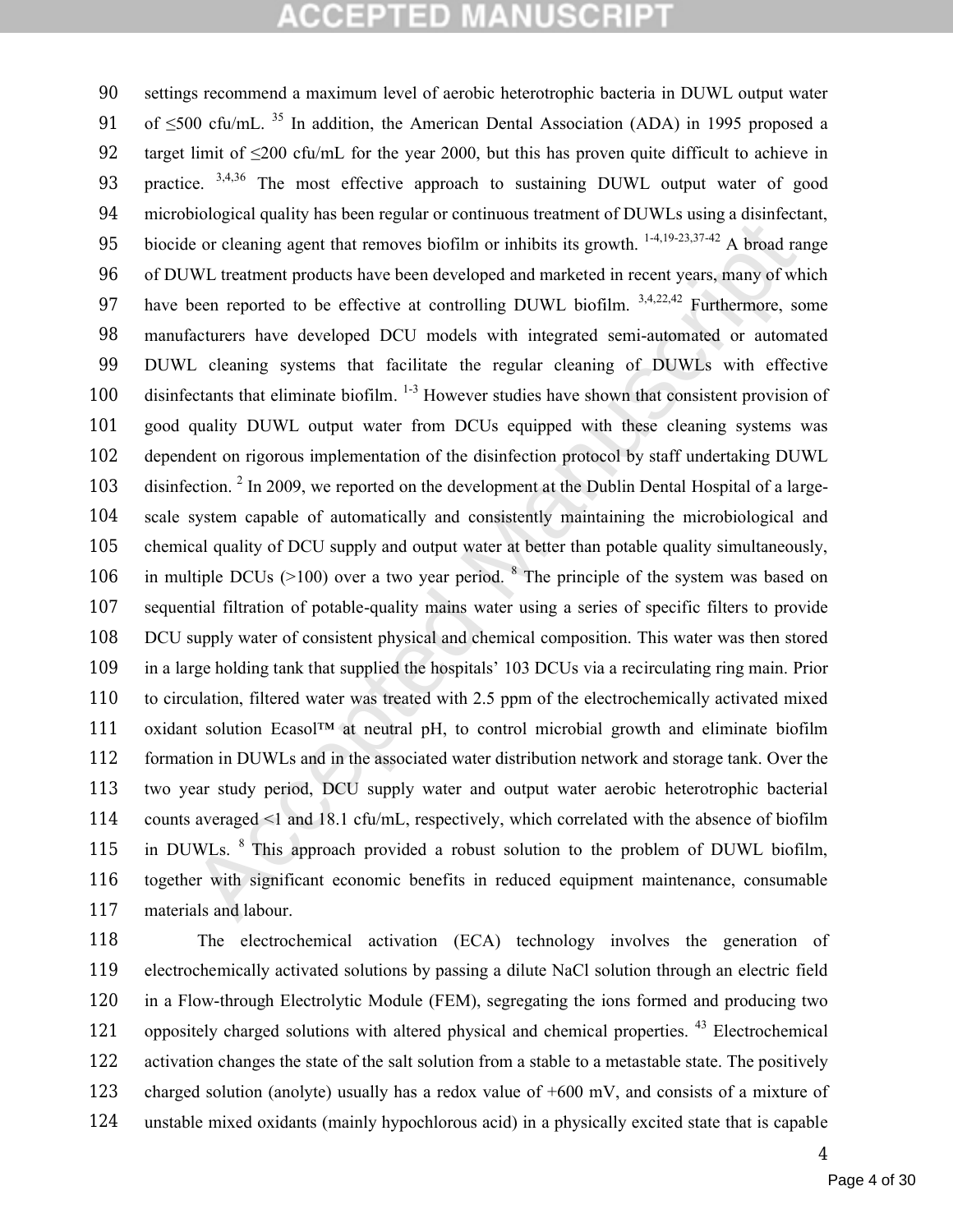of penetrating biofilms and is highly microbicidal. The negatively charged antioxidant solution (catholyte) has detergent-like properties, typically a pH of 11, a redox value of -600 mV and consists predominantly of sodium hydroxide in an excited state. These active ion species are 128 short lived with a half-life of usually less than 48 hours. <sup>43</sup>

Extensively for over 30 years, for drinking water disinfection, swimming pool disinfections<br>vertexisy of over 30 years, for drinking water disinfection, swimming pool disinfection<br>eneral disinfectant in hospitals, as woun ECA technology was pioneered in Russia in the 1970s where ECA solutions have been used extensively for over 30 years, for drinking water disinfection, swimming pool disinfection, as the general disinfectant in hospitals, as wound irrigants, as nebulised inhalant sprays and 132 many other infection control applications with no apparent harmful effects. <sup>44-48</sup> Since the 1970s, several generations of FEM have been developed, with the FEM-3 being one of the more recent. 134 <sup>45,46</sup> Production of ECA solutions with consistent quality and properties was technically difficult prior to the advent of FEM-3 technology. FEM-3-based ECA technology outside Russia is 136 owned by and has been further refined by the Trustwater Group (Clonmel, Ireland). <sup>8</sup> Anolyte (Ecasol™) produced by Trustwater ECA generators has a neutral pH, very much in contrast to anolyte produced by earlier ECA generators from other manufacturers, which was often acidic 139 and highly corrosive. <sup>43,46,49</sup> There are few quantitative scientific publications outside of Russia that investigated potential health effects of ECA solutions, although they have been marketed 141 widely in the US and Japan for both human and animal use. 3,4,8,43,45,46,49 The US Food and Drug 142 Administration consider Ecasol suitable for food processing applications. <sup>8</sup>

 The first objective of the present study was to investigate the cytotoxic effects of Trustwater Ecasol™ (hereafter referred to as Ecasol) used as a residual treatment to control DUWL biofilm by using cultured keratinocyte monolayers and a reconstituted human oral epithelial tissue model system *in vitro*. The second objective was to further investigate the efficacy of residual Ecasol at maintaining good microbiological DUWL output water.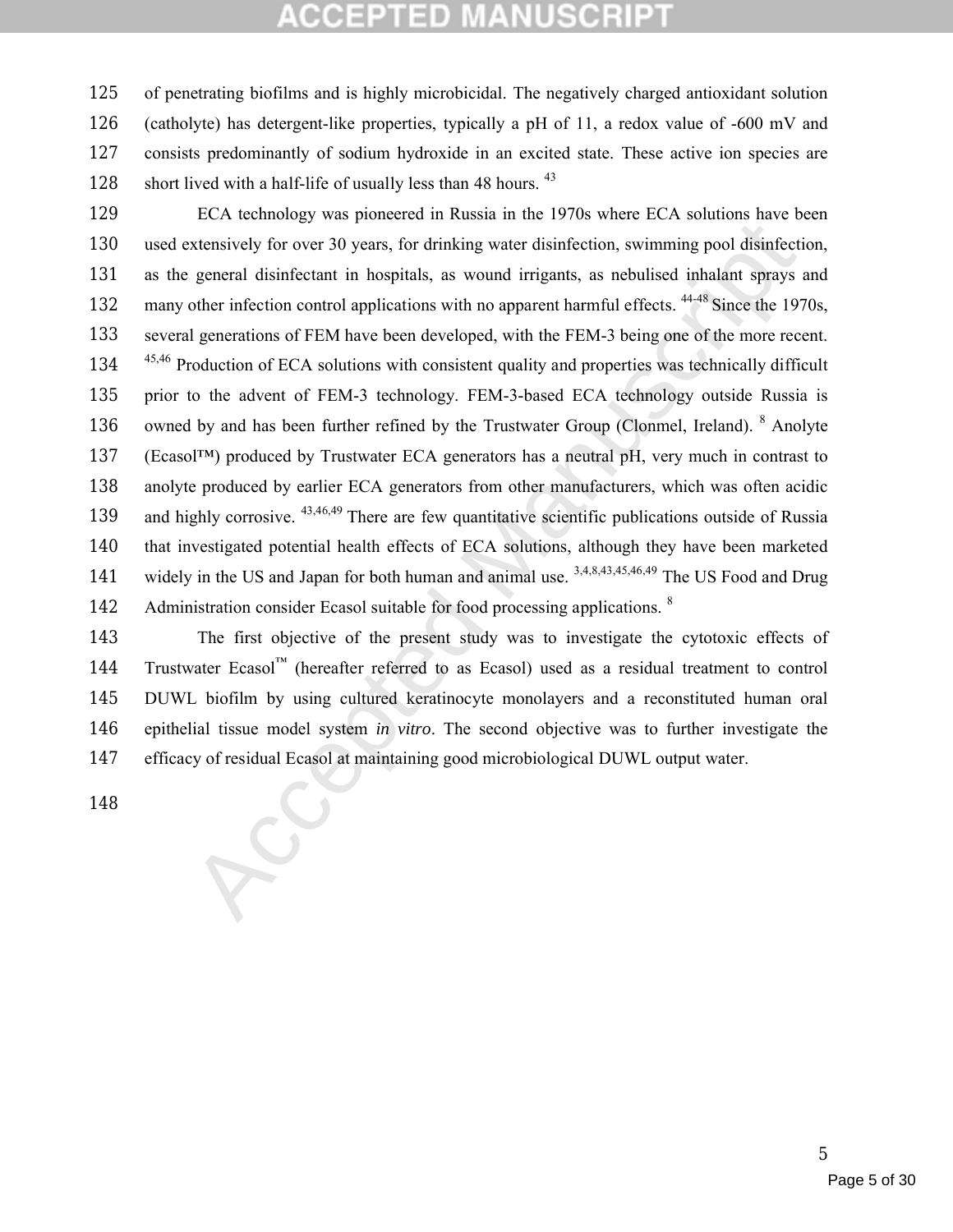#### **MANUSCRIP** COEPTED

#### **2. Materials and methods**

### *2.1 Collection and processing of DCU supply and output water samples*

ele Compact DCUs located in three separate clinics in the Dublin Dental Hospital<br>bed previously. <sup>8</sup> Samples were also taken from the processed mains water supply<br>consider the Wandel Manuscriptic and tracted with 2.5 ppm Each week, for 60 consecutive weeks, after flushing for 1 min, samples (20 ml) of DCU output water were collected directly from the operator's air/water syringe waterline from 10 Planmeca Prostyle Compact DCUs located in three separate clinics in the Dublin Dental Hospital as 153 described previously. <sup>8</sup> Samples were also taken from the processed mains water supply to 154 DCUs. The water had been filtered and treated with 2.5 ppm Ecasol as described previously. <sup>8</sup> Residual free available chlorine (FAC) in water samples was neutralised using a 1:1 dilution of 156 0.5% (w/v) sodium thiosulphate. Water samples were cultured in duplicate on R2A agar plates (Lab M Ltd., Bury, Lancashire, United Kingdom) to determine total aerobic heterotrophic 158 bacterial density as described previously. <sup>1,2,8,20</sup> After 10 days incubation at 20-22<sup>°</sup>C, plates were examined and colonies counted using a Flash and Go™ automatic colony counter (IUL 160 Instruments Ltd., Barcelona, Spain). <sup>8</sup> R2A agar is the medium of choice for monitoring heterotrophic bacterial counts in water as it permits the recovery of significantly more organisms than conventional, more nutritious culture media, at 20°C compared to 35°C. Higher counts of bacteria are recovered on this media following prolonged incubation (i.e. 10 days) ensuring that 164 the maximum number of bacteria are detected.<sup>50</sup> The inclusion of sodium pyruvate in R2A 165 medium also leads to enhanced recovery of chlorine stressed bacteria from water. <sup>50.51</sup>

#### *2.1. Chemicals, reagents and cell culture media*

 Unless otherwise indicated, all chemicals and reagents used were of analytical grade or molecular biology grade and were purchased from Sigma-Aldrich Ireland Ltd. (Arklow, Wicklow, Republic of Ireland).

*2.2. Ecasol™*

 The disinfectant solution Ecasol™ was produced by electrochemical activation (ECA) using a Trustwater model 120 ECA generator (Trustwater, Clonmel, County Tipperary, Ireland) 173 equipped with four FEM-3 type flow-through electrolytic modules (FEMs). <sup>8</sup> The generator was supplied with pre-treated potable-quality mains water supplied to the Dublin Dental Hospital 175 together with a saturated NaCl solution to give a final concentration of  $0.2\%$  (w/v). Water from the mains potable supply to the Dublin Dental Hospital was subjected to sequential filtration through a number of specific water filter types in order to provide DCU supply water of 178 consistent physical and chemical composition, all as described previously. <sup>8</sup> The Trustwater model 120 ECA generator produces Ecasol at neutral pH having an oxidation-reduction potential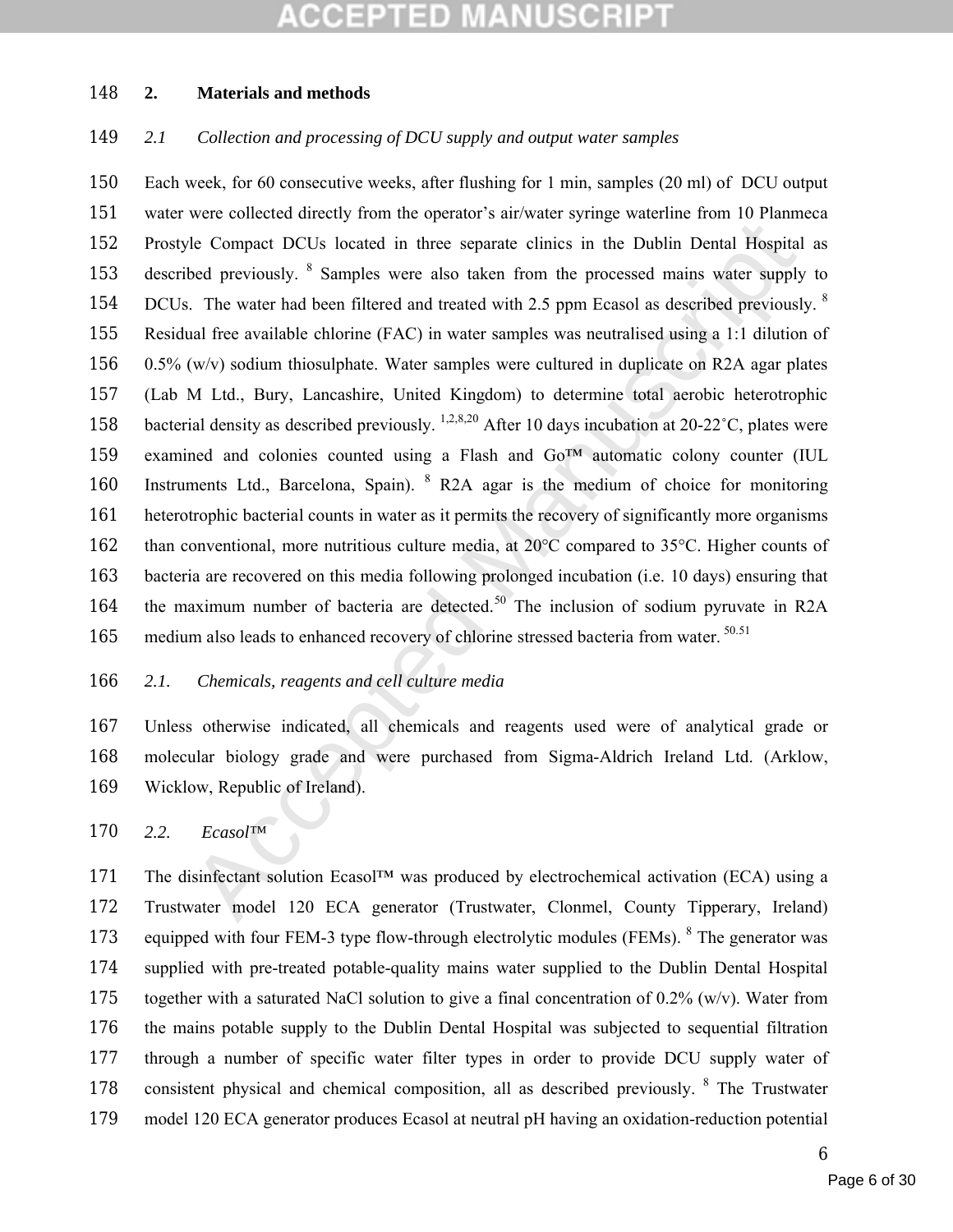of +900 mV ±100 mV and consisting of approximately 200 ppm metastable oxidants 181 (predominantly hypochlorous acid  $\sim$ 158 ppm, hypochlorite ion  $\sim$  42 ppm, ozone  $\leq$  1 ppm, 182 chlorine dioxide  $\leq 2.5$  ppm, chloric acid  $\leq 1.5$  ppm and chlorous acid  $\leq 3$  ppm). <sup>8</sup> The activated oxidants (Ecasol's activated state lasts for a period of up to 48 h), which are formed initially are in dynamic equilibrium and gradually revert to the initial ingredients (i.e. water supplied and  $0.2\%$  (w/v) NaCl) after time. <sup>8</sup> The formed substances are additionally in an electrochemically-186 energised state, which relaxes gradually over a period of 24-48 h. <sup>8</sup> Ecasol initially contains 187 energised microbubbles formed at the FEM's electrode interface. <sup>45</sup> These also dissipate by cavitation over a period of 12-24 h. Freshly generated Ecasol was stored on ice and was used within 10-15 min. Ecasol was diluted in sterile phosphate-buffered saline (PBS) to the required concentration (i.e. 2.5, 5.0, 10.0 and 100 ppm).

### 191 *2.3. Measurement of residual free available chlorine in Ecasol*

 Free available chlorine (FAC) of Ecasol was measured using a Hach Pocket Colorimeter II (Hach Company, Iowa, USA) analysis system, which uses *N,N*-diethyl-*p*-phenylenediamine to react with free chlorine and form a red solution, whose colour intensity is proportional to the FAC concentration. The equipment was used according to the manufacturer's instructions.

#### 196 *2.4. TR146 cell culture*

manne ventration and guatarity rivet to the minim implementation (wive) NaCl) after time, <sup>8</sup> The formed substances are additionally in an electrochemical<br>sed state, which relaxes gradually over a period of 24-48 h. <sup>8</sup> E 197 The TR146 cell line was originally derived from a biopsy of a squamous cell carcinoma of the 198 human buccal mucosa and was kindly provided by Imperial Cancer Research Technology 199 (London, UK).  $52,53$  The culture medium for the cell line consisted of Dulbecco's modified 200 Eagle's medium (DMEM) supplemented by  $10\%$  (v/v) foetal bovine serum (FBS), penicillin 201 (100 U/ml), and streptomycin sulphate (100 µg/mL). Cells were maintained in a humidified 202 atmosphere at  $37^{\circ}$ C in  $5\%$   $\left(\frac{w}{w}\right)$  CO<sub>2</sub>. Cells were detached from culturing flasks by treatment 203 with trypsin–EDTA  $(0.25\%$  (w/v)) and subcultivated for further studies with proliferating cells. 204 For studies with proliferating cells, the cells were seeded in flat-bottomed Cellstar® 96-well 205 culture plates (Greiner Bio-One, Frickenhausen, Germany) at a density of  $2 \times 10^4$  cells/well and 206 cultured for 48 h until 70-90% confluent.

#### 207 *2.5. Reconstituted oral epithelium (RHE) tissue*

 The reconstituted human epithelium (RHE) model used in the study is a three-dimensional tissue 209 culture model consisting of TR146 cells grown on polycarbonate filters.  $54,55$  RHE tissues were purchased from SkinEthic Laboratories (Nice, France). When cultivated *in vitro* on a polycarbonate filter at the air liquid interface in a chemically defined medium, the transformed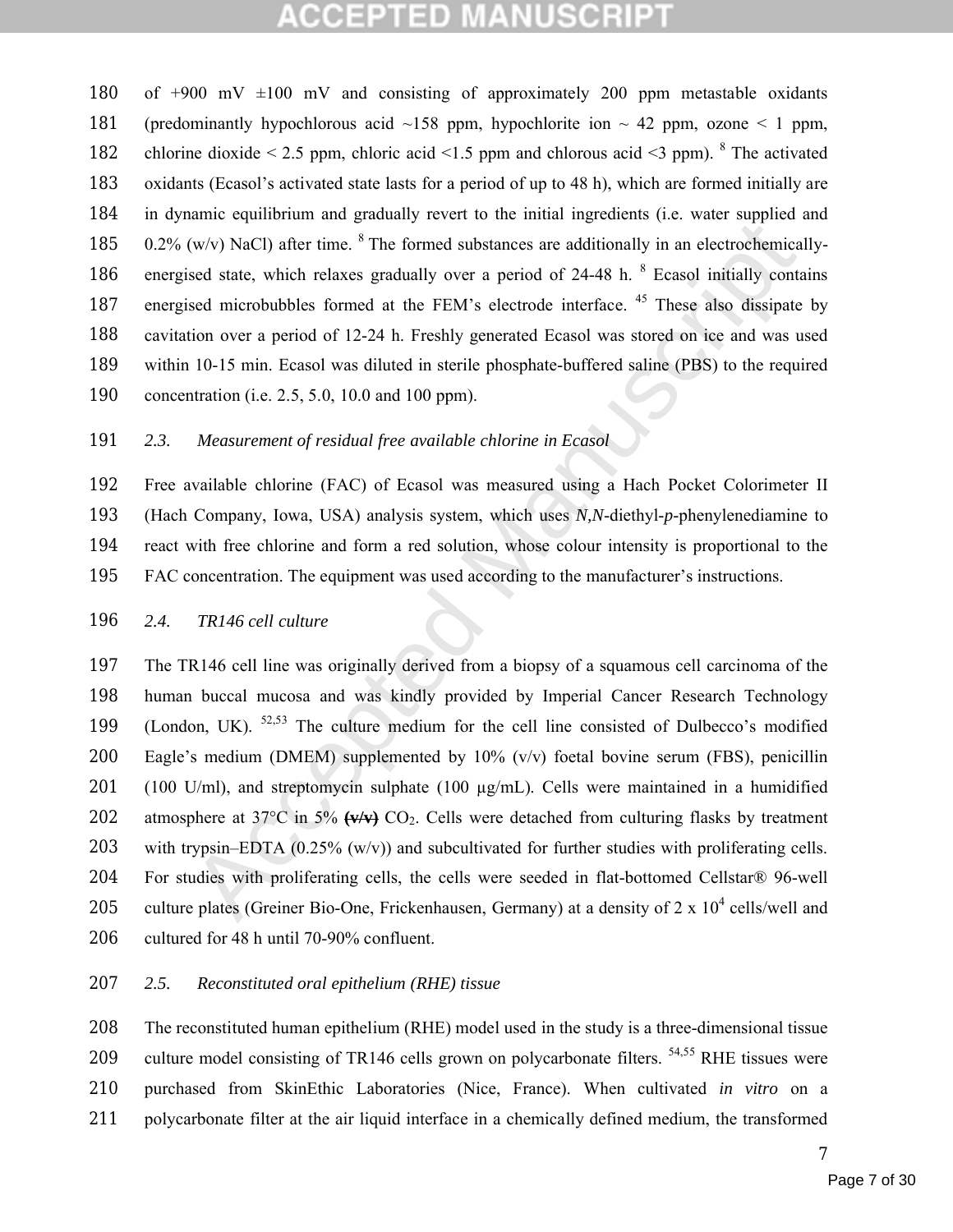human keratinocytes of the cell line TR146 form an epithelial tissue, devoid of stratum corneum, but histologically resembling the mucosa of the oral cavity. This tissue model does not fully differentiate, but does form a non-keratinising oral epithelium that has been extensively used for 215 biocompatibility studies. On arrival at the laboratory, the RHE tissues  $(0.50 \text{ cm}^2)$  were removed 216 from the shipping agar and cleaned of residual agar. Individual tissue samples were immediately placed into single wells of Cellstar® 24-well plates (Greiner Bio-One) and incubated with 0.5 ml of maintenance medium (SkinEthic) for 48 h in a humidified atmosphere at 37°C and 5% **(v/v)** 219 CO<sub>2</sub>.

#### *2.6. Measurement of cell damage following Ecasol exposure*

ne mapping and triatmost and the state of the plane. The matter in the matter in the matter in the matter of elast inference and incubated with 0.5 intenance medium (SkinEthic) for 48 h in a humidified atmosphere at 37°C Cytotoxicity of Ecasol on TR146 cells grown as monolayers was measured using two assays including the Alamar Blue cell proliferation assay and the Trypan Blue exclusion assay, both as 223 described previously. <sup>56-59</sup> Alamar Blue is a water-soluble non-toxic dye (also known as Resazurin) that has been used previously for quantifying the *in vitro* viability of a variety of cell types. Once added to cell cultures, the oxidized form of Alamar Blue is converted to the reduced form by mitochondrial enzyme activity by accepting electrons from NADPH, FADH, FMNH, NADH as well as from the cytochromes. This redox reaction is accompanied by a shift in colour of the culture medium from indigo blue to fluorescent pink, which can easily be measured by colourimetric or fluorometric reading.

 For studies with Alamar Blue, cells were seeded in flat-bottomed Cellstar 96-well culture 231 plates at a density of 2 x  $10^4$  cells/well and cultured for 48 h until 70-90% confluent. The culture 232 medium was then removed and each well was washed twice with 200 µl of sterile PBS. Cells 233 were then treated with 200 µl of respective concentrations of Ecasol for 1 h. After exposure, the Ecasol was removed and the cells were washed twice with DMEM cell culture medium followed 235 by incubation with 200 µl of  $10\%$  (v/v) Alamar Blue (Tox-8 kit, Sigma-Aldrich) in DMEM. Wells were mixed by tapping gently on the side of the plate and incubated at 37°C in 5% **(v/v)** CO2 for 24 h. Absorbance was measured using a Tecan Genios (Tecan, Mannedorf, Switzerland) plate-reader at 540 nm. Readings were expressed as a percentage of those obtained with non- Ecasol-treated control cells, which were exposed to PBS only. Each experiment was performed in triplicate. Alamar Blue was also used to assess the effect of various concentrations of Ecasol on RHE tissue samples. Prior to exposure to Ecasol, culture medium was removed from the tissue samples, followed by washing with PBS. Then 200 µl of the respective Ecasol concentration was applied onto the surface of individual RHE samples in duplicate. Following 244 incubation for 1 h at 37 $\degree$ C in 5%  $\left(\frac{1}{2}\right)$  CO<sub>2</sub>, Ecasol was removed and tissues were washed with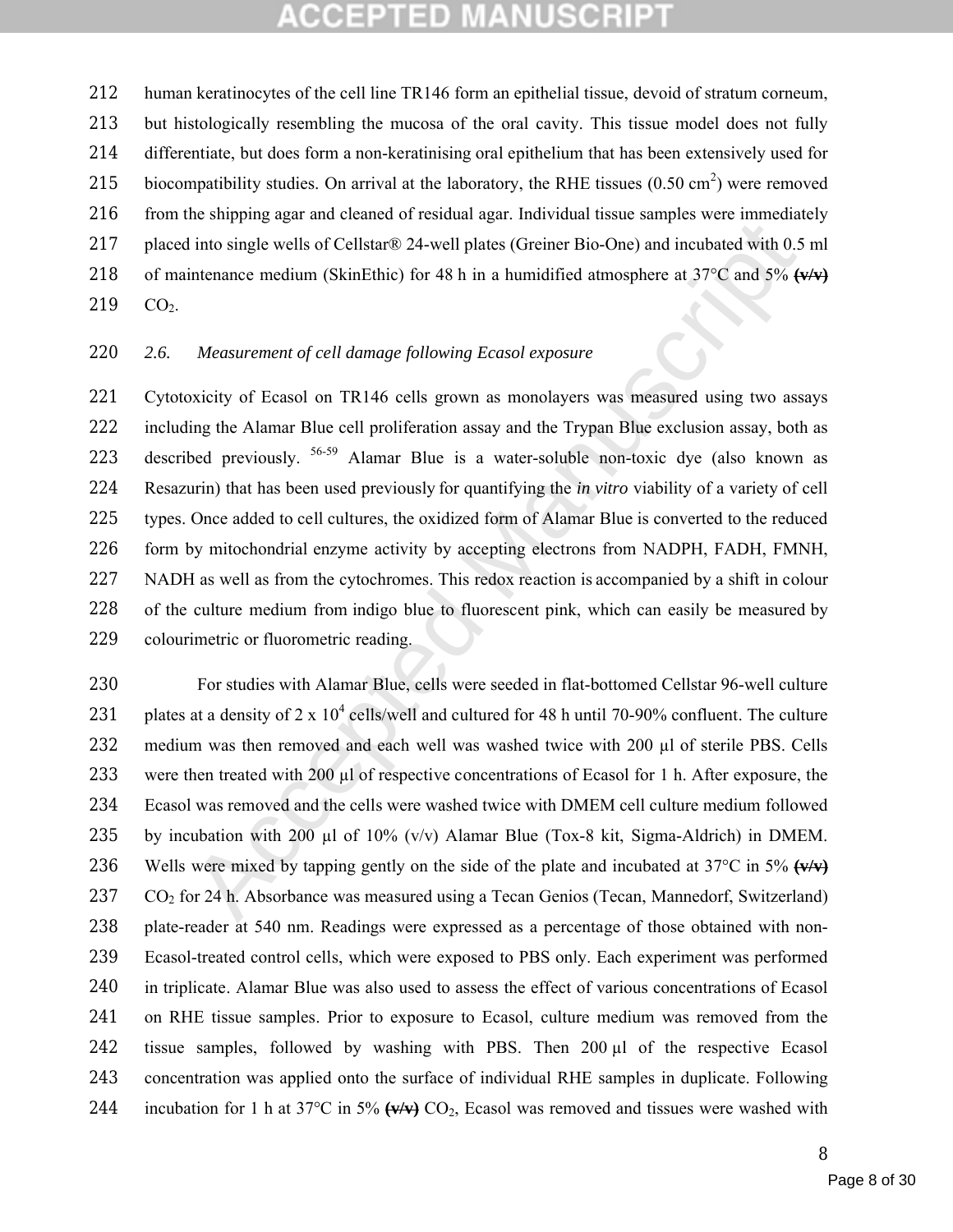245 RHE maintenance medium and then 200  $\mu$ l of 10% (v/v) Alamar Blue was added followed by 246 incubation for 4 h at 37 $\degree$ C in 5%  $(\sqrt{v/v})$  CO<sub>2</sub>. Absorbance was measured as above at 540 nm. For 247 both experiments with TR146 monolayers and RHE tissue samples, addition of 200  $\mu$ l 1% (v/v) Triton X 100 was used as a positive control for cell damage.

 For the Trypan Blue assay with monolayers, cells were seeded into 6 well cell culture 250 plates (Greiner Bio-one) at a density of  $1.8 \times 10^5$  cells/well and cultured for 48 h until 70-90% confluent. Growth medium was removed and the cells washed twice with sterile PBS. One ml aliquots of each Ecasol concentration tested were placed onto the cells and incubated for 1 h at 253 37°C in 5%  $(v/v)$  CO<sub>2</sub>. Following incubation, the percentage of viable cells in each well was determined using Trypan Blue dye exclusion. Cells were stained with 500 µl 0.2% (w⁄v) Trypan Blue in PBS and then examined by light microscopy using a Nikon Eclipse E600 microscope (Nikon Corporation, Tokyo, Japan). Photographic images were recorded at random from three separate areas of each cell culture well. The percentage viability of cells in each culture tested was calculated based on examination of an average of 1,500 cells in each case.

For the Trypan Blue assay with monolayers, cells were seeded into 6 well cell cult<br>(Greiner Bio-one) at a density of 1.8 x 10<sup>5</sup> cells/well and cultured for 48 h until 70-94<br>end. Growth medium was removed and the cells wa Measurement of levels of glutathione (GSH) and lactate dehydrogenase (LDH) activity released from monolayers and RHE tissues were also used as alternative methods to assess cell damage following exposure to Ecasol as both activities are altered during oxidative stress and cell injury. Monolayers and RHE tissue samples were exposed to Ecasol as described above. After 1 h of exposure, the monolayers and RHE tissue samples were washed gently with PBS and Dulbecco's Modified Eagle's Medium Modified (DME) supplemented with 0.584 gm/L L- glutamine was added. LDH leakage was measured after 1 h and 24 h of incubation in DME with at 37°C. LDH activity was measured using a Cyto-tox 96 kit (Promega Corporation, Madison, Wisconsin, USA) according to the manufacturer's instructions using a Tecan Genios plate reader 268 and recorded as a percentage of LDH activity released from cells lysed with 0.1% (v/v) Triton X for 20 min at 37°C. GSH activity was measured using a GSH-Glo Glutathione assay kit (Promega) according to the manufacturer's instructions.

### *2.7. Protection of cells from damage by Ecasol by exogenous protein*

 The protective affect of bovine serum albumin (BSA) on the cytotoxicity of Ecasol was also investigated. Briefly, a range of concentrations of BSA (1-10 mg/mL) was mixed with each test concentration of Ecasol evaluated on TR146 monolayers. Ecasol/protein mixtures were 275 incubated at  $37^{\circ}$ C in a water bath for 30 min prior to addition to monolayers as described above.

- 
-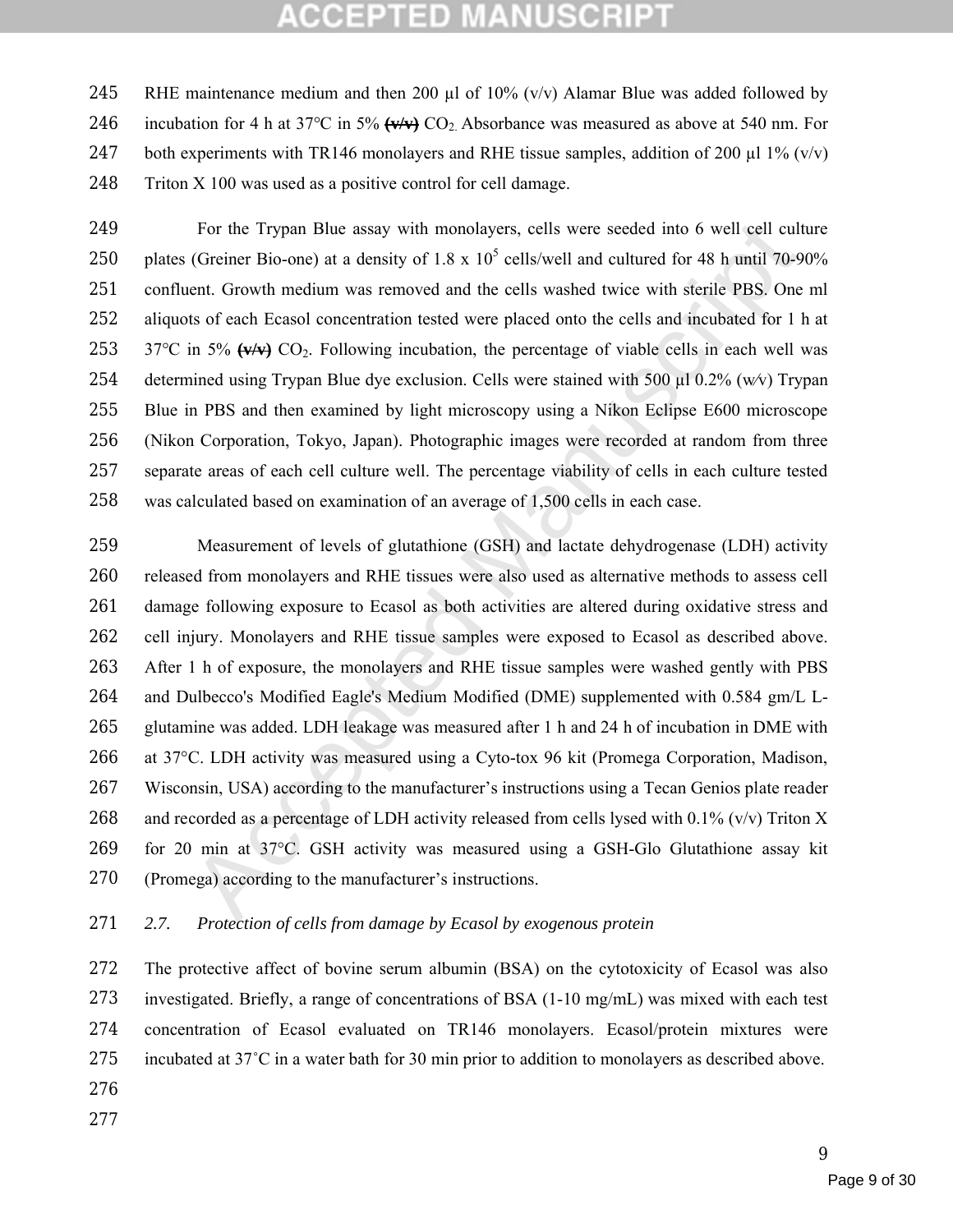#### *2.8. Light microscopy of RHE tissue samples*

 RHE tissue samples for histological investigation were initially fixed in 4% (v/v) formalin. Paraffin sections 5 µm thick were cut, dehydrated and stained with hematoxylin-eosin using standard procedures. Prepared samples were examined by light microscopy using a Nikon Eclipse E600 microscope (Nikon Corporation, Tokyo, Japan).

#### *2.9. Statistical Analysis*

 To evaluate the differences in the relative cytotoxicity of various Ecasol concentrations, variance analyses were conducted using one-way ANOVA (GraphPad Prism version 3.0 statistics programme; GraphPad Software Inc., San Diego, CA) with significance level of 95%. Data are 287 presented as mean  $\pm$  SEM. Experiments were performed in triplicate. P < 0.05 was considered statistically significant.

Accepted Manuscript

Page 10 of 30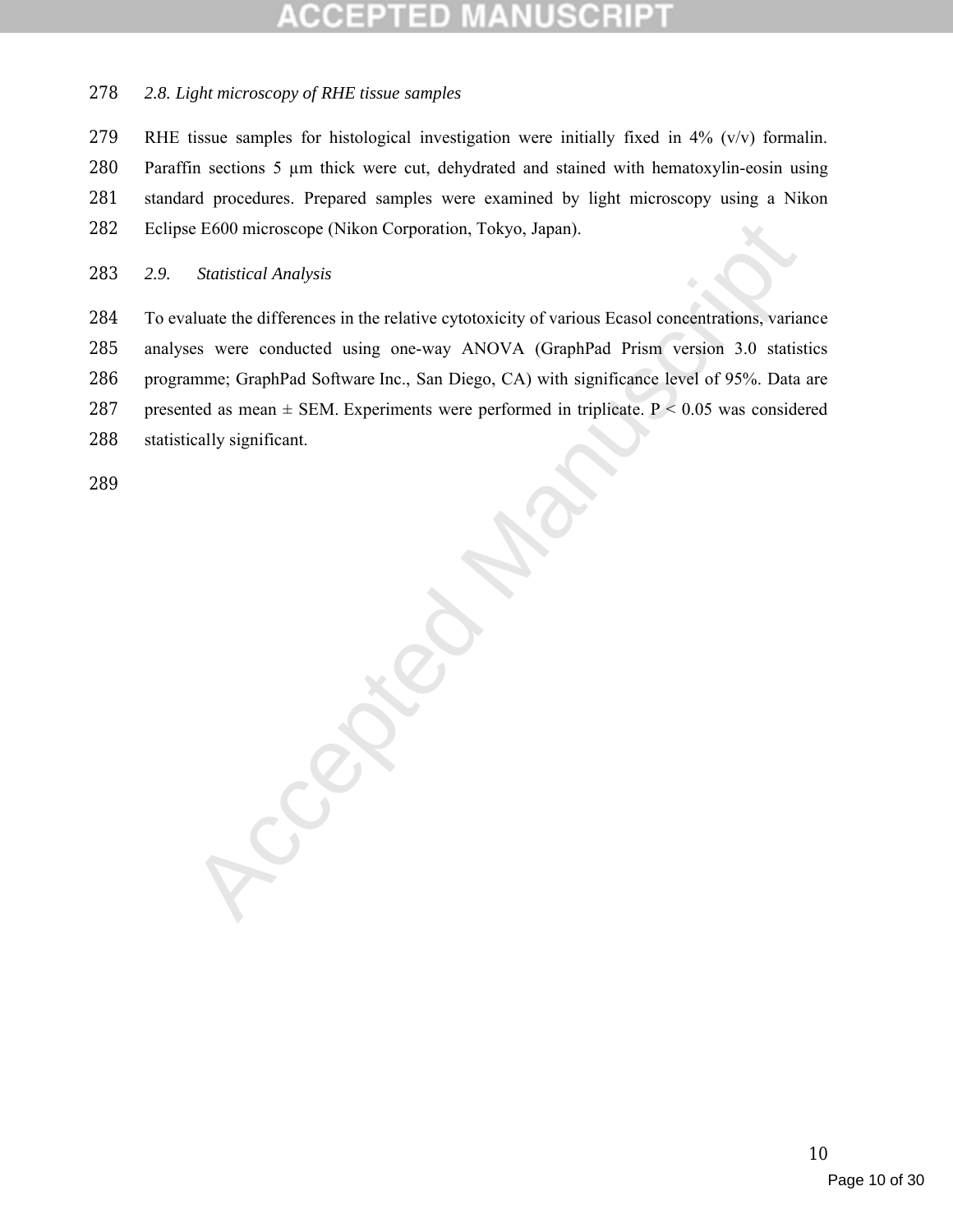#### **3. Results**

 The main purpose of the present study was to investigate the biocompatibility of low concentrations of Ecasol using both TR146 cell monolayers and reconstituted oral epithelial 292 (RHE) tissue.

#### *3.1. Neutralisation of Ecasol by cell culture media*

**Neutralisation of Ecasol by cell culture media**<br>
minary experiments revealed that addition of Ecasol (2.5-100 ppm free available chlor<br>
1) to the TR146 cell growth medium (DMEM supplemented by 10% (v/v) foetal bov<br>
1) re Preliminary experiments revealed that addition of Ecasol (2.5-100 ppm free available chlorine 295 (FAC)) to the TR146 cell growth medium (DMEM supplemented by  $10\%$  (v/v) foetal bovine serum) resulted in the complete neutralisation of Ecasol's oxidative activity as determined by measurement of FAC levels. Similar results were observed for the maintenance medium used to support RHE tissue samples. In both cases, levels of FAC were reduced to undetectable levels following one minute contact with either growth or maintenance media. For cytotoxicity testing therefore, all growth or maintenance media was first removed from TR146 monolayers or RHE tissue samples, and was followed by three separate washes with PBS prior to exposure to Ecasol. Addition of Ecasol to PBS at a range of concentrations (2.5-100 ppm FAC) showed no reduction in FAC at any Ecasol concentration tested (2.5-100 ppm FAC) and such solutions were used for cytotoxicity testing.

### *3.2. Effect of Ecasol on proliferation and membrane integrity of oral keratinocyte monolayers*

 Potential cytotoxicity of Ecasol on TR146 keratinocyte monolayers was assessed by monitoring cell proliferation and cell membrane integrity using the Alamar Blue and Trypan Blue cell proliferation and membrane integrity assays. Fig. 1 shows the effect of Ecasol at various concentrations on TR146 keratinocyte proliferation following a 1 h contact time relative to the PBS-only control. Similar findings were obtained using both assays in that increasing concentrations of Ecasol resulted in a decrease in viability of the cells. Using both assays, the use of Ecasol at 2.5 ppm had no significantly adverse effects on the cells with regard to both 314 proliferation (89.6  $\pm$  12%) and cell membrane integrity (99.35  $\pm$  1%) (P > 0.05). Ecasol at 5 ppm 315 had a significant effect on cell proliferation  $(72 \pm 9.0\%)$  (P < 0.01) (Fig. 1a) but had no 316 significant effect (P > 0.05) on membrane integrity (90  $\pm$  4%) of the TR146 monolayers (Fig. 1b). However, Ecasol concentrations of 10 ppm and 100 ppm significantly reduced both cell 318 viability and cell membrane integrity  $(P < 0.001)$  (Fig. 1). Ecasol at 100 ppm had the greatest adverse affect reducing both cell proliferation and membrane permeability to an average of 2%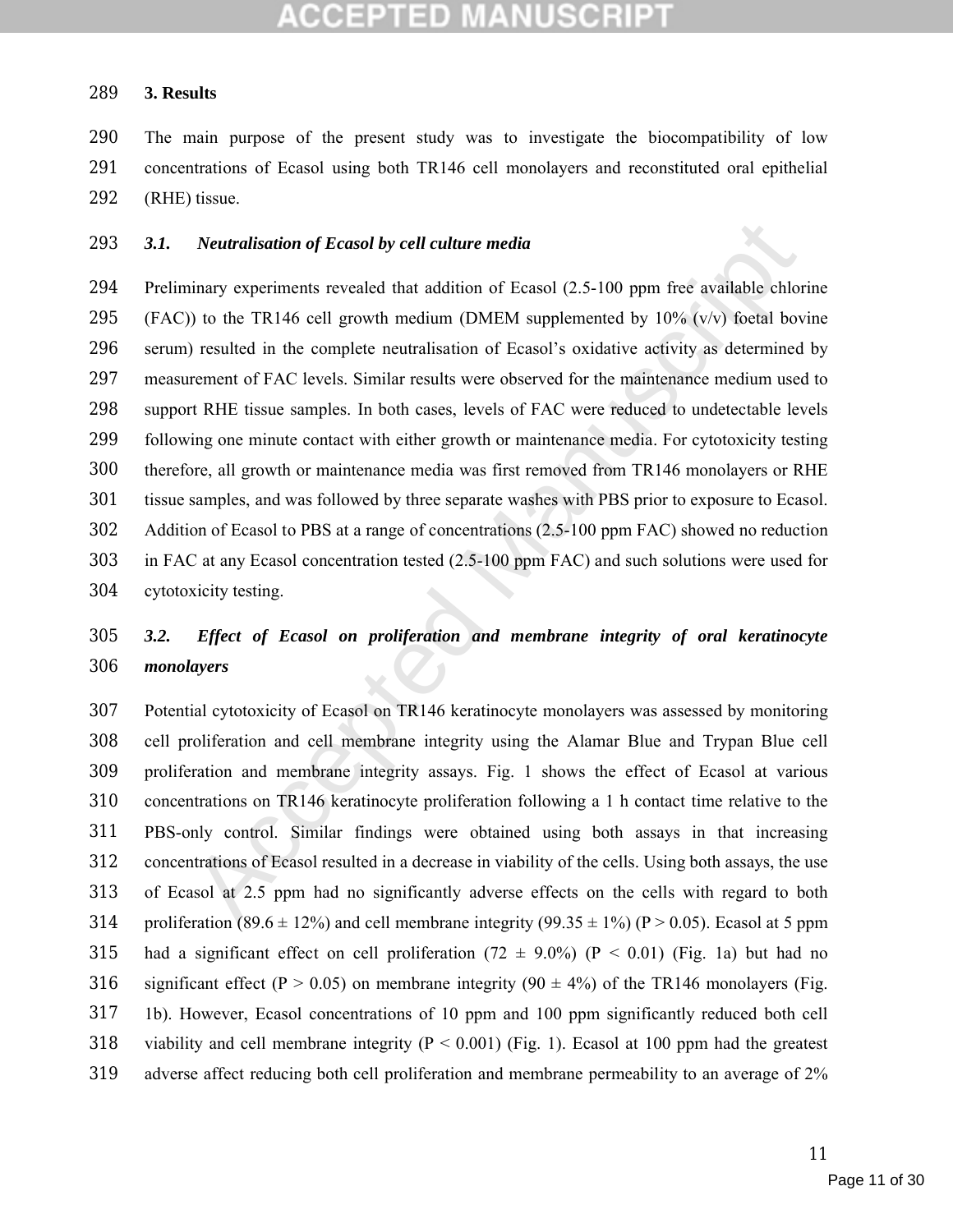320 of the controls (Fig. 1), whereas 10 ppm reduced proliferation to  $23 \pm 3\%$  and membrane 321 integrity to  $57.99 \pm 29\%$ , respectively, of the controls (Fig. 1).

c material would result in neutralisation of FAC activity and thus potential<br>xicity. An additional series of experiments were performed in which Ecasol at the sa<br>of FAC concentrations used above, was pre-exposed for 30 mi Because DMEM, the culture medium used for TR146 monolayer growth, was shown to rapidly neutralise FAC in Ecasol (section 3.1.), we hypothesised that exposure of Ecasol to organic material would result in neutralisation of FAC activity and thus potential for cytotoxicity. An additional series of experiments were performed in which Ecasol at the same range of FAC concentrations used above, was pre-exposed for 30 min to varying concentrations (1-2 mg/mL) of bovine serum albumin (BSA) prior to being added to TR146 monolayers (Fig. 2). BSA was used as an analogue for protein found in human saliva and in the oral cavity. Addition of BSA had a dramatic affect on the level of FAC in Ecasol. Addition of 1 mg/mL BSA 330 to Ecasol at 100 ppm FAC reduced the FAC level to 0.4 ppm  $(\pm 0.05)$ . Similarly addition of 1 331 mg/mL BSA to Ecasol at 10 ppm FAC reduced the FAC level to 0.01 ppm  $(\pm 0.03)$ . Furthermore, 332 addition of unstimulated whole saliva  $(1:1 (v/v))$  to Ecasol at 100 and 10 ppm FAC for 30 min reduced the FAC level to undetectable levels in both cases (data not shown). Pretreatment of Ecasol at 10 and 100 ppm with BSA completely abolished the cytotoxic effects observed with non-BSA treated Ecasol monolayers at either concentration as determined by both the Alamar Blue and Trypan Blue assays (Fig. 2). Addition of BSA only to TR146 monolayers had no detectable cytotoxic effect using both assays (data not shown).

 Attempts to assess Ecasol-induced damage to keratinocyte monolayers independently by measuring release of LDH and GSH activity were unsuccessful as reproducible results were not obtainable. Preliminary experiments indicated that Ecasol interferes with LDH and GSH assays and so it was concluded that these assays were not reliable indicators for investigating Ecasol biocompatibility.

### *3.3. Effect of Ecasol on the viability of RHE tissue*

 The cytotoxic effects of Ecasol were also investigated using RHE tissue samples using the Alamar Blue viability assay. RHE samples were pre-washed three times with PBS to remove any residual maintenance medium prior to the addition of Ecasol. It was found that concentrations of 347 Ecasol up to 100 ppm had no significant affect  $(P > 0.05)$  on viability following 1 h exposure (Fig. 3). Histopathological analysis of Ecasol-treated RHE samples showed no detectable damage (Fig. 4). In contrast, extensive damage was evident with Triton-X 100-treated RHE samples with the presence of large vacuoles clearly evident in the tissues. (Fig. 4).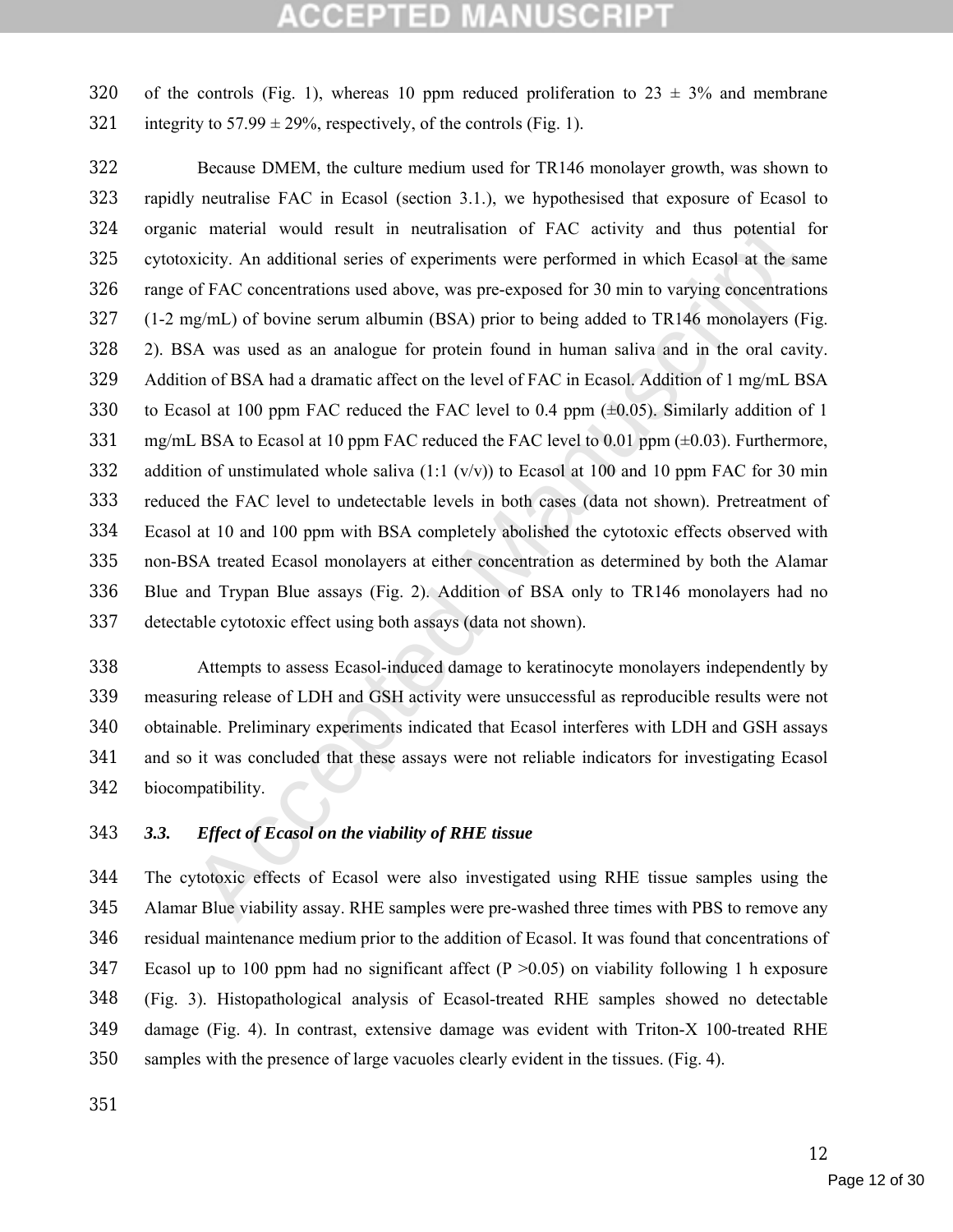## ED

### *3.4. Efficacy of Ecasol disinfection of DUWLs and FAC of DUWL output water*

for a two year study period. <sup>8</sup> This investigation was further extended in the present studential period of 60 consecutive weeks, processed mains water (i.e. filtered and Ecasol-treation from the 8000-1. tank supplying t A previous study from our laboratory demonstrated that treatment of filtered mains water with 2.5 ppm Ecasol maintained the aerobic heterotrophic bacterial cell density of both DUWL supply (average < 1cfu/mL) and output water (average 18.1 cfu/mL) at significantly better than potable 356 water for a two year study period. This investigation was further extended in the present study. For a period of 60 consecutive weeks, processed mains water (i.e. filtered and Ecasol-treated water) from the 8000-L tank supplying the Dublin Dental Hospital's 103 DCUs and output water from DUWLs from 10 test DCUs were tested weekly for density of aerobic heterotrophic bacteria as well as residual FAC levels. The residual FAC level varied from week to week (Fig. 5), with a mean average of 1.6 ppm. The average bacterial density in DUWL output water from the operator's air/water syringe DUWL from the 10 sentinel DCUs included in the 60-week study period was 6.3 cfu/mL (Table 1). The average bacterial density from processed supply 364 water during the 60-week study period was  $\leq 1$  cfu/mL (Table 1).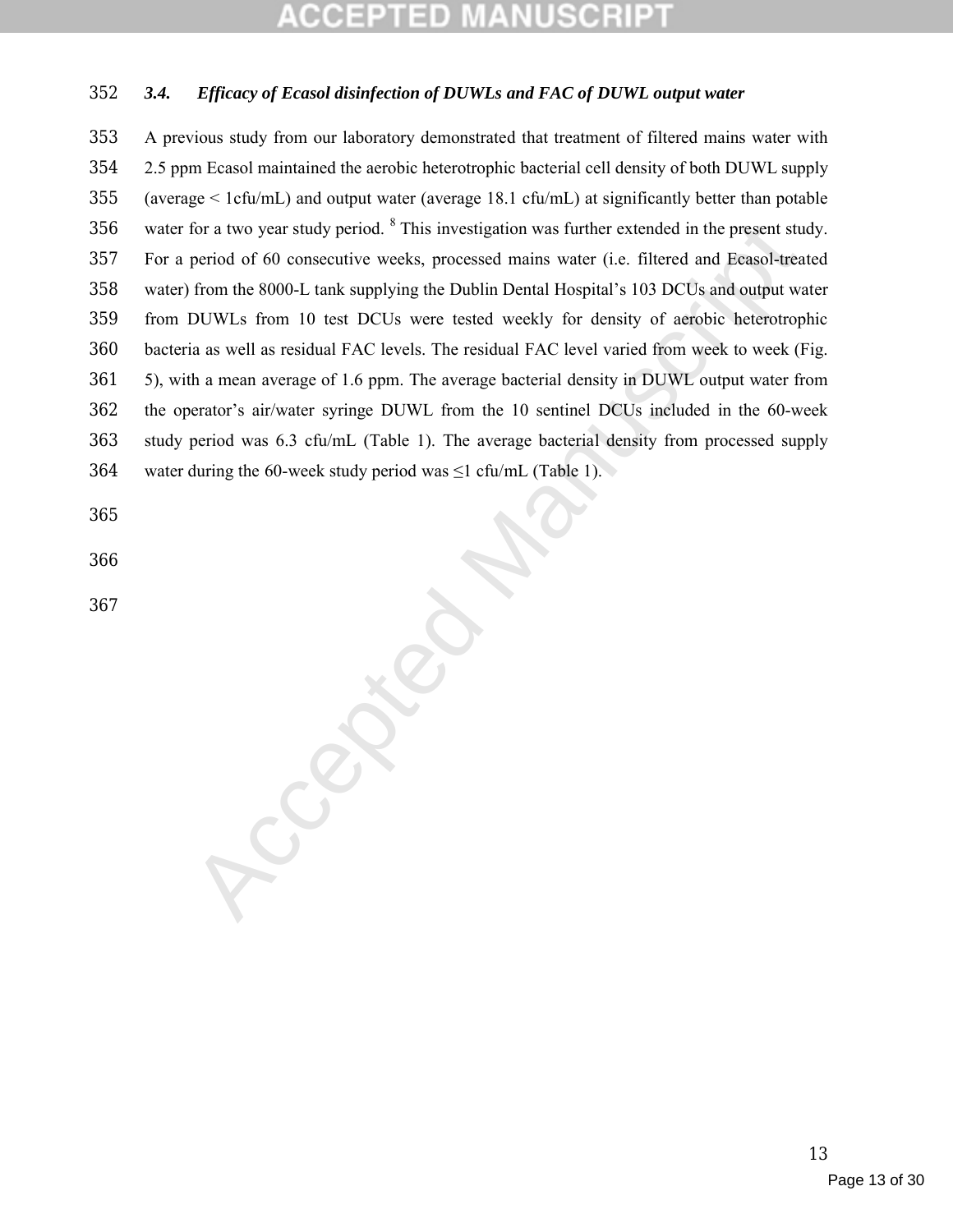#### **4. Discussion**

 The purpose of the present study was to investigate potential toxic effects elicited by a range of concentrations of the ECA solution Ecasol on oral keratinocyte monolayers as well as RHE tissues *in vitro*. Previously we have shown that the use of 2.5 ppm Ecasol as a residual disinfectant in DCU supply water provides an effective and robust long-term solution to DUWL biofilm management and consistently maintains the microbiological quality of DUWL output 373 water at better than potable quality standards. There are few quantitative scientific publications outside of Russia that have investigated potential health effects of ECA solutions, although they 375 have been used extensively for over 30 years with no reported harmful effects. <sup>44-48</sup>

cclant in DCU supply water provides an effective and robust long-term solution to DUN<br>management and consistently maintains the microbiological quality of DUWL out<br>at better than potable quality standards. <sup>8</sup> There are f In the present study, oral keratinocyte monolayers of TR146 cells were selected as a preliminary model for assessing the biocompatibility of Ecasol because their survival rate is high and they have been shown to be suitable for cytotoxicity testing if reproducibility is a 379 prerequisite. <sup>60-62</sup> Furthermore, keratinocytes are the first cells to be exposed to potential irritants *in vivo*. Several reporter assays for quantitatively determining potential adverse effects of Ecasol on TR146 monolayers were investigated. Efforts to assess Ecasol-induced damage to TR146 monolayers by measuring release of cellular LDH and GSH activity following Ecasol exposure proved unreliable. Both GSH and LDH are stable intracellular enzymes, present in all cell types, and are rapidly released into the cell culture medium upon damage of the plasma membrane. Subsequent experiments revealed that the addition of 1 mg/mL of BSA to Ecasol completely inactivated FAC in Ecasol. These findings suggested that Ecasol probably interacts with LDH and GSH, making accurate measurement of enzyme activity impossible and thus the use of such enzyme activities as a measure of TR146 cell damage due to Ecasol, unreliable. Previous studies demonstrated that exposure of cells to hypochlorous acid (HOCl), the main oxidant in Ecasol, 390 lead to a decrease in intracellular level of GSH and LDH. <sup>63</sup> Furthermore, Whiteman and co- workers found that HOCl interfered with LDH release assays when working with human 392 chondrosarcoma cells. <sup>64</sup> Because of these findings it was concluded that alternative assays post- Ecasol treatment would have to be used. The Alamar Blue assay, a quantitative colorimetric assay that relies on the reduction of Alamar Blue by mitochondrial enzymes involved in respiration, was found to be a reliable assay. The dye is taken up by proliferating cells where reduction is accompanied by a change in colour of the dye from blue to fluorescent pink, a change that can be monitored quantitatively by absorbance. Monolayers of keratinocytes were exposed to various concentrations of Ecasol for 1 h, the Ecasol removed and the cells washed with PBS followed by staining with Alamar Blue. Using this assay Ecasol was found to significantly affect TR146 cell proliferation at 10 ppm and 100 ppm and to a lesser extent at 5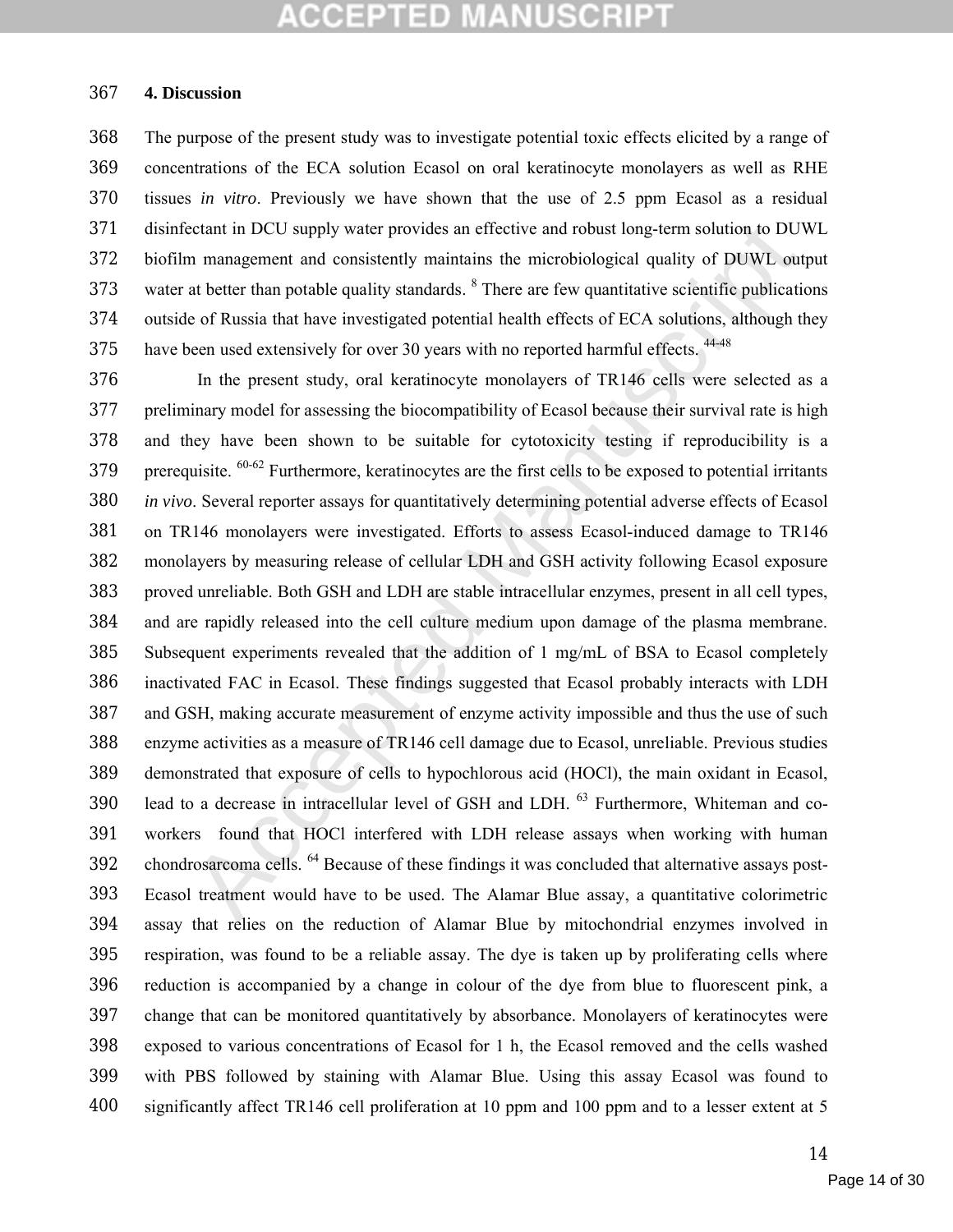External values of the discussion of the discussion of the priorial contents are even then there are even the proportion of the dye from cells with an intert plasma membrane. Cells with plas rane damage show uptake by the ppm (Fig. 1a). The greatest effect was observed at 100 ppm where cell proliferation was reduced to 2% of PBS-treated control cells (Fig. 1a). This effect was negated when TR146 cells were exposed to Ecasol that had been pre-exposed to BSA where no significant effect on cell viability was observed at any of the Ecasol concentrations tested (Fig. 2a). The effect of Ecasol on TR146 keratinocyte monolayers was further investigated using the Trypan Blue assay, which relies on the exclusion of the dye from cells with an intact plasma membrane. Cells with plasma membrane damage show uptake by the dye, an effect that can be monitored by light microscopy. Monolayers of keratinocytes were exposed to various concentrations of Ecasol for 1 h, the Ecasol removed and the cells washed with sterile PBS followed by staining with Trypan Blue. Following staining, cells were observed directly by light microscopy of the monolayers *in situ* and the number of stained cells expressed as a percentage of the total number of cells counted. Using this approach, concentrations of Ecasol of 5 ppm and 10 ppm resulted in significant TR146 keratinocyte membrane permeability with the greatest affects observed at 100 ppm (Fig. 1b). No significant damage was observed using concentrations <10 ppm (Fig. 1b). As with the previous experiments using Alamar Blue, cell damage due to Ecasol was completely negated by 416 prior treatment of Ecasol with BSA (Fig. 2b).

 To obtain a more accurate assessment of potential adverse affects of Ecasol on human oral mucosa reconstituted human oral epithelium (RHE) tissue generated from TR146 cells was used as an alternative model to TR146 monolayers for investigating the biocompatibility of Ecasol. RHE tissues have been used extensively previously for biocompatibility studies and as a 421 model system for investigating microbial pathogenicity.  $65-70$  RHE tissues are structurally more complex than keratinocyte monolayers and more closely resemble the physiological environment of the oral cavity. A range of concentrations of Ecasol were applied to the surface of RHE tissue samples for 1 h periods, and following removal of Ecasol and washing with PBS, viability was assessed using the Alamar Blue assay. Alamar Blue was used because it is more sensitive for detecting cell damage than Trypan Blue but is non-toxic, which allowed for post-experimental histological processing of tissue samples. None of the concentrations of Ecasol tested (2.5-100 ppm) resulted in a significant reduction in RHE cell proliferation (Fig. 3), whereas a significant 429 reduction was observed following exposure of RHE to 1% (v/v) Triton-X (reduced to  $11 \pm 0.4\%$  of PBS-treated control tissues) (Fig. 3). Histological examination of Ecasol-treated RHE tissues showed no observable damage when compared to the PBS-treated controls (Fig. 4). In contrast, RHE treated with Triton-X showed visible damage and vacuolisation of cells (Fig. 4). These findings with the more complex RHE epithelial cell model demonstrated that Ecasol caused no 434 significant damage to the tissues at any of the concentrations tested (2.5-100 ppm).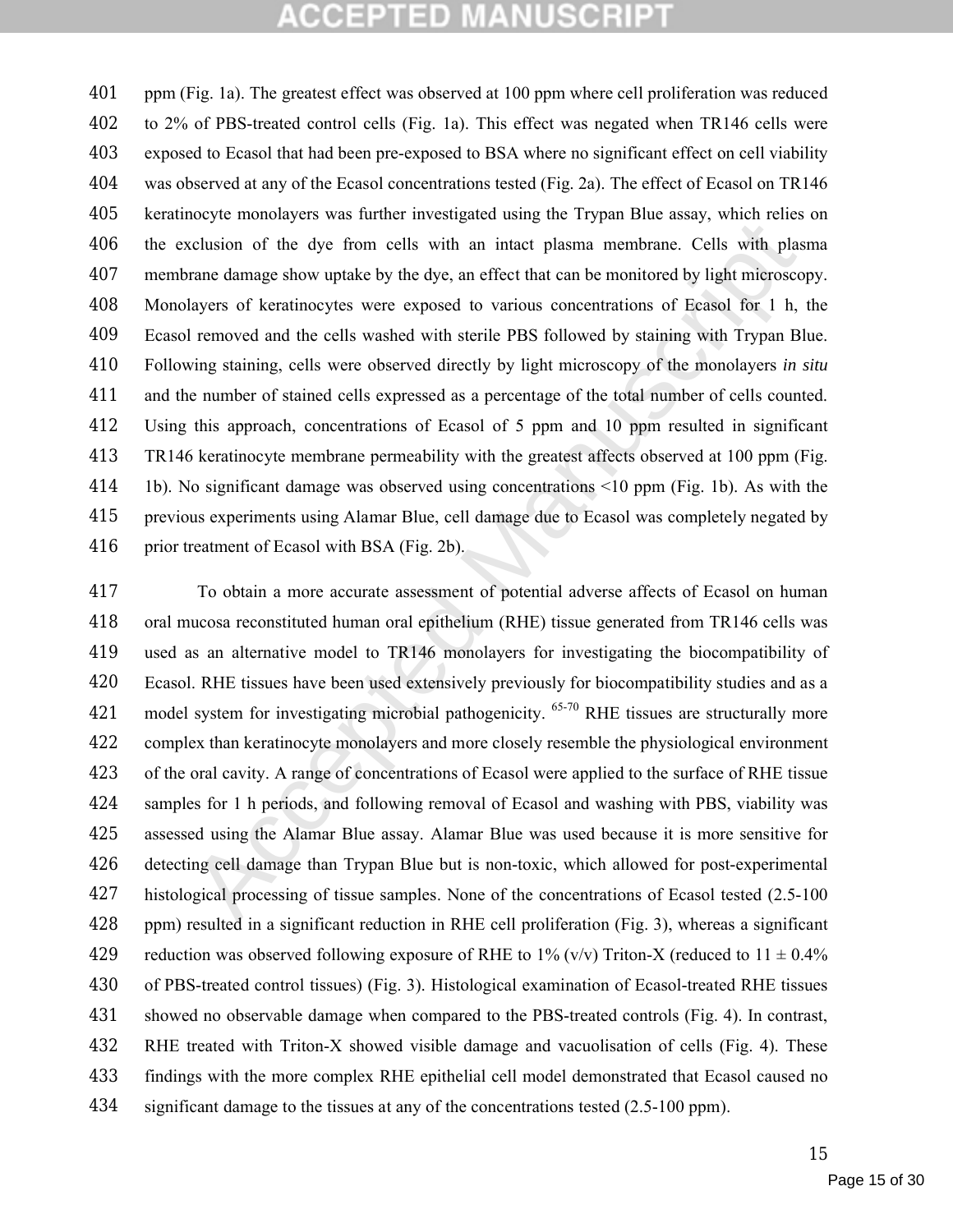Frame the numation of the present state and the state and the mechanism of the present state of the present state of the present state of the explorite the develops when and the state of the wall to the seal of from the s Ecasol is a metastable solution consisting of activated mixed oxidants (200 ppm) that are formed in dynamic equilibrium and gradually revert to the initial ingredients (i.e. supplied water 437 and 0.2% NaCl) over time. Hypocholorous acid (HOCl) is the principal oxidant  $($   $\sim$  158 ppm) of 438 freshly generated Ecasol. <sup>8</sup> HOCl is known to be a potent microbicidal agent produced by 439 neutrophils in the human body.  $^{71}$  In the present study preliminary findings revealed that FAC in Ecasol was reduced to undetectable levels when added to cell culture medium or RHE maintenance medium. For this reason all culture media was removed and residual culture media washed off with sterile PBS prior to Ecasol exposure tests. Ecasol was diluted in PBS as this was found to be well tolerated by cells during treatment and did not affect the level of FAC in Ecasol. This was to achieve the most accurate biocompatibility information relating to Ecasol without interference from organic material not relating to the monolayer or RHE tissues being tested. Due to the influence of organic material on FAC in Ecasol, a series of experiments were performed to explore the influence of protein on the level of toxicity elicited from the monolayers following exposure to Ecasol. Bovine serum albumin (BSA) at 1-2 mg/mL was added to Ecasol for a period of 30 min prior to exposure to monolayers and RHE tissues. The 450 level of protein in normal human saliva is estimated to be 1-2 mg/mL. <sup>72</sup> Addition of 1 mg/mL BSA to Ecasol concentrations that caused the most damage to monolayers (i.e. 10 and 100 ppm) resulted in almost instantaneous depletion of FAC to undetectable levels and subsequent complete negation of toxic effects on monolayers (Fig. 2). Human saliva when added to Ecasol (100 ppm) was also found to cause instantaneous depletion of FAC to undetectable levels. A similar finding was found by Kotula *et al*. who found that chlorine reduction was dependant on 456 chlorine concentration and the amount/source of organic material.<sup>73</sup> Another study by Kouoh *et al*. found that BSA inhibited the amounts of superoxide anions, hydrogen peroxide and HOCl 458 produced by human neutrophils. <sup>74</sup> The authors proposed that the mechanism through which BSA acts may result from a simple chemical interaction with reactive oxygen intermediates produced rather than an intracellular mechanism. Furthermore, a recent study by Rajabalian *et al*. evaluated the cytoxicity of Persica mouthwash on human and mouse cell lines found that 462 reduced cytotoxic effects were observed in the presence of foetal calf serum.<sup>75</sup>

 A previous study from our laboratory showed that residual treatment of DCU supply water with low levels of Ecasol (2.5 ppm) was very effective at controlling biofilm in DUWLs and maintaining DUWL output water quality (average 18.1 cfu/mL aerobic heterotrophic 466 bacteria) at better than potable quality continuously for a two year period. <sup>8</sup> In the present study we extended this long-term monitoring of the effectiveness of Ecasol (2.5 ppm) as a residual waterline disinfectant for more than an additional year and confirmed the results of the original study. The average bacterial density in DUWL output water from 10 sentinal DCUs tested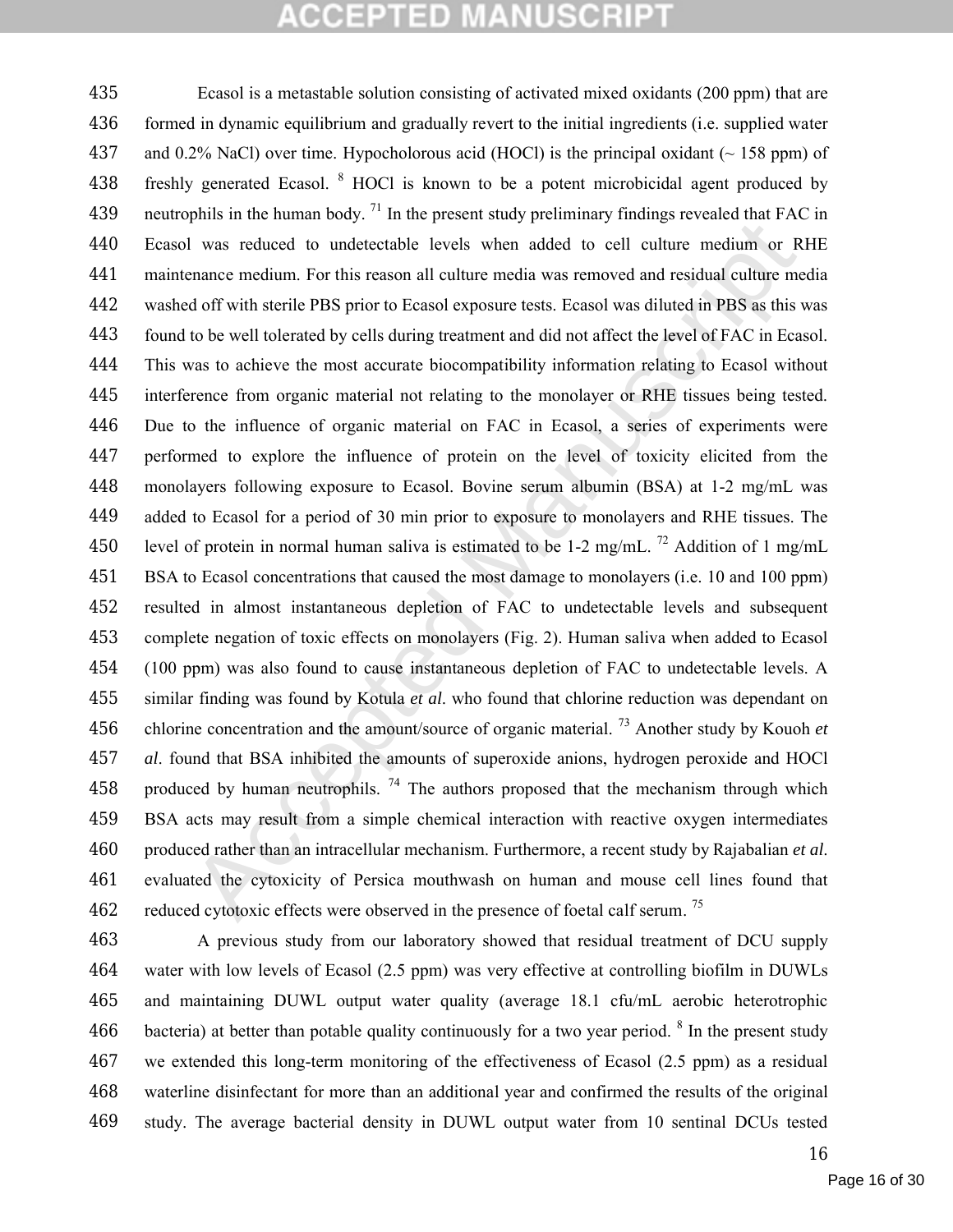weekly for the 60-week period was 6.2 cfu/mL (Table 1). No evidence for DCU component corrosion or other adverse affects were observed during the 60 week study period. The FAC level of DUWL supply water to and output water from the 10 DCUs was also monitored weekly during the 60 week period. The average input FAC was 2.5 ppm and the average output FAC 1.6 ppm (Fig. 5). The FAC of Ecasol in DUWLs or in the associated water distribution network can be reduced by reaction with organic material, including microorganisms. In general, the more closely the output FAC compares to the input FAC, the 'cleaner' the system, i.e. the less organic material is present to reduce the FAC.

#### **5. Conclusions**

For the CE Latter and the between the denotes the mean of the set the set the set of the set the set of the set of the conduction of the output FAC compares to the input FAC, the 'cleaner' the system, i.e. the less organ The findings of this study and previous studies from our laboratory showed that residual treatment of DCU supply water with low concentrations (2.5 ppm) of the pH-neutral ECA solution Ecasol provides a robust and effective long-term means of controlling DUWL biofilm and provides DUWL output water the quality of which is superior to potable water. In addition, the findings of the present study demonstrate unequivocally that the level of Ecasol used to treat DCU supply water (i.e. 2.5 ppm) had no adverse affect on the cell viability of oral keratinocyte monolayers. Ecasol concentrations >2.5 ppm did adversely affect cell viability of oral keratinocyte monolayers but this effect was negated by the presence of exogenous protein 488 concentrations (i.e. 1-2  $\mu$ g/mL) equivalent to those found in human saliva due to inactivation of FAC in Ecasol. Furthermore Ecasol concentrations up to 100 ppm, 40-times higher than the level used to treat DCU supply water (i.e. 2.5 ppm FAC) and 62.5-times higher than the average Ecasol FAC concentration present in DUWL output water (i.e. 1.65 ppm), had no cytotoxic effect on the more complex RHE tissue model, which is more reflective of epithelial tissues present in the oral cavity. All of these findings show that Ecasol present as a residual disinfectant in DUWL output water is very unlikely to have any adverse effects on human oral tissues during patient treatment.

- 
- 
- 
- 
- 
- 
- 
-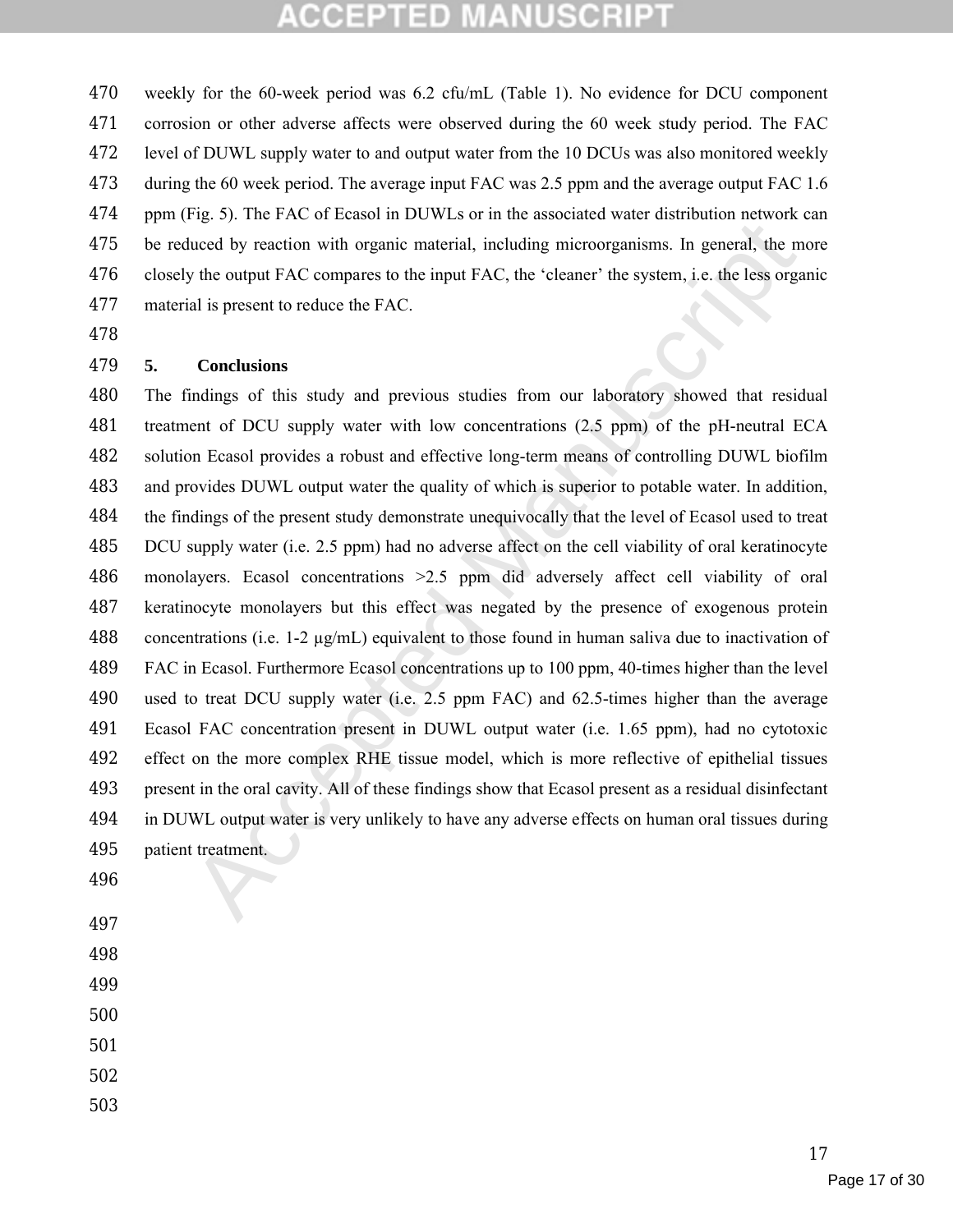#### **NUSCRIP** CCEPTED MA

#### **References**

- 1. O'Donnell MJ, Shore AC, Coleman DC. A novel automated waterline cleaning system that facilitates effective and consistent control of microbial biofilm contamination of dental chair unit waterlines: A one-year study. *Journal of Dentistry* 2006;**4**:648-61.
- 2. O'Donnell MJ, Shore AC, Russell RJ, Coleman DC. Optimisation of the long-term efficacy of dental chair waterline disinfection by the identification and rectification of factors associated with waterline disinfection failure. *Journal of Dentistry* 2007;**35**:438-51.
- 3. Coleman DC, O'Donnell MJ, Shore AC, Swan J, Russell RJ. The role of manufacturers in reducing biofilms in dental chair waterlines. *Journal of Dentistry* 2007;**35**:701-11.
- 4. Coleman DC, O'Donnell MJ, Shore AC, Russell RJ. Biofilm problems in dental unit water systems and its practical control. *Journal of Applied Microbiology* 2009;**106**:1424-37.
- 5. Stanley HR. Pulpal response to dental techniques and materials. *Dental Clinics of North America* 1971;**15**:115-26.
- 6. Langeland K. Prevention of pulpal damage. Dental Clinics of North America 1972;16:709-32.
- 7. Siegel SC, von Fraunhofer JA. The effect of handpiece spray patterns on cutting efficiency. Journal of the American Dental Association 2002;133:184-88.
- uair watchine disinfection by the identification and rectification of factors associated with waterly<br>sinfection failure. Journal of Dentistry 2007;35:438-51.<br>Sinfection failure. Journal of Dentistry 2007;35:438-51.<br>Delema 8. O'Donnell MJ, Boyle M, Swan J, Russell RJ, Coleman DC. A centralized, automated dental hospital water quality and biofilm management system using neutral Ecasol™maintains dental unit waterline output water at better than potable quality: a 2-year longitudinal study. *Journal of Dentistry* 2009;**37**:748-62.
- 9. Martin MV. The significance of the bacterial contamination of dental unit water systems. *British Dental Journal* 1987;**163**:152-54.
- 10. Pankhurst CL, Johnson NW, Woods RG. Microbial contamination of dental unit waterlines: the scientific argument. *International Dental Journal* 1998;**48**:359-68.
- 11. Mayo JA, Oertling KM, Andrieu SC. Bacterial biofilm: a source of contamination in dental air-water syringes. *Clinical Preventive Dentistry* 1990;**12**:13-20.
- 12. Pankhurst CL, Philpott-Howard JN. The microbiological quality of water in dental chair units. *The Journal of Hospital Infection* 1993;**23**:167-74.
- 13. Williams JF, Johnston AM, Johnson B, Huntington MK, Mackenzie CD. Microbial contamination of dental unit waterlines: prevalence, intensity and microbiological characteristics. *Journal of the American Dental Association* 1993;**124**:59-65.
- 14. Atlas RM, Williams JF, Huntington MK. *Legionella* contamination of dental-unit waters. *Applied and Environmental Microbiology* 1995;**61**:1208-13.
- 15. Barbeau J, Tanguay R, Faucher E, Trudel L, Côté L, et al., Multiparametric analysis of waterline contamination in dental units. *Applied and Environmental Microbiology* 1996;**62**:3954-59.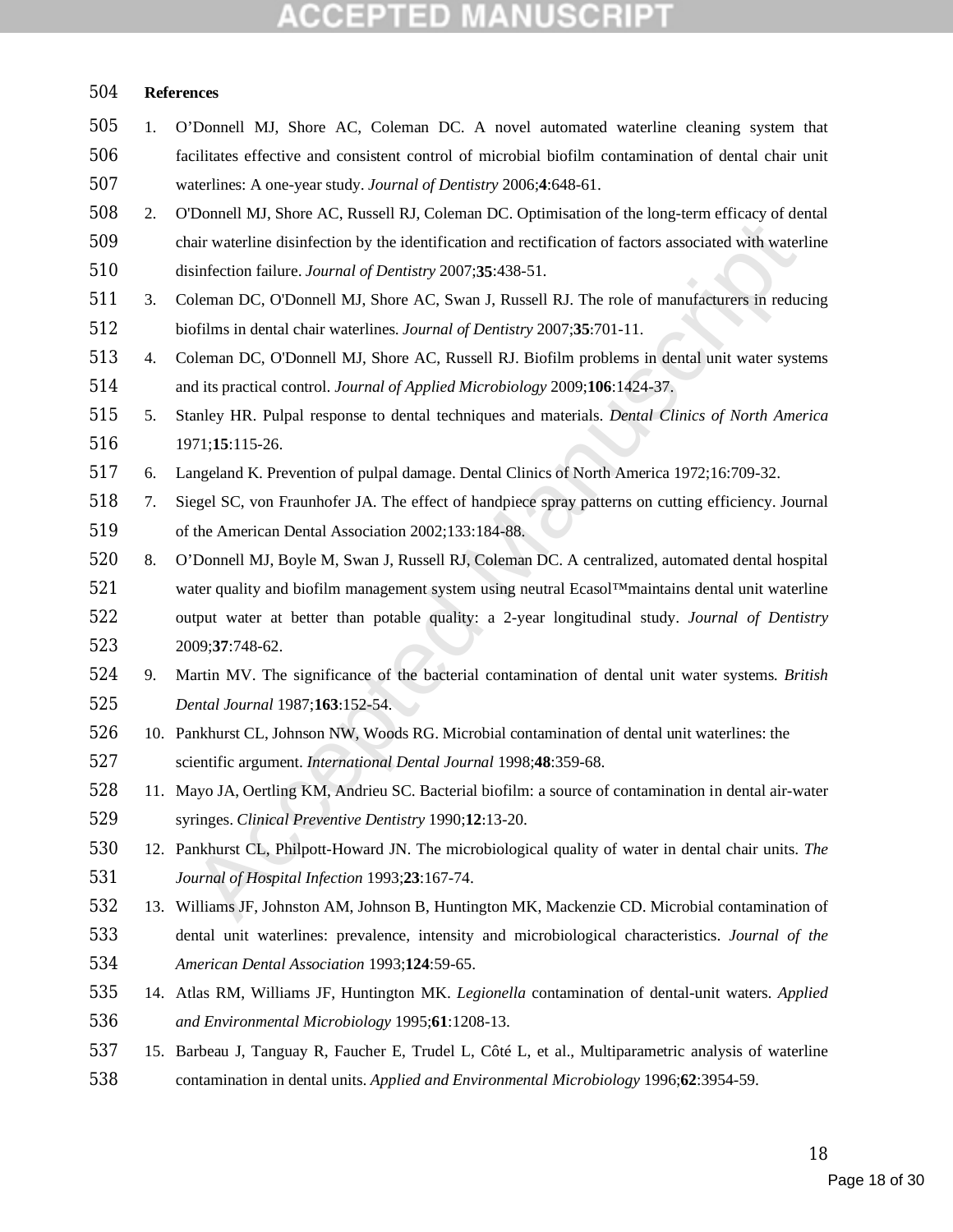- 16. Meiller TF, Depaola LG, Kelley JI, Baqui AA, Turng BF, Falkler WA. Dental unit waterlines: biofilms, disinfection and recurrence. *Journal of the American Dental Association* 1999;**130**:65-72. 17. Stampi S, Zanetti F, Bergamaschi A, De Luca G. *Comamonas acidovorans* contamination of dental unit waters. *Letters in Applied Microbiology* 1999;**29**:52-5. 18. Mills SE. The dental unit waterline controversy: defusing the myths, defining the solutions. *Journal of the American Dental Association* 2000;**131**:1427-41. 19. Walker JT, Bradshaw DJ, Bennett AM, Fulford MR, Martin MV, Marsh PD. Microbial biofilm
- formation and contamination of dental-unit water systems in general dental practice. *Applied and Environmental Microbiology* 2000;**66**:3363-67.
- 20. Tuttlebee CM, O'Donnell MJ, Keane CT Russell RJ, Sullivan DJ, Falkiner F et al., Effective control of dental chair unit waterline biofilm and marked reduction of bacterial contamination of output water using two peroxide-based disinfectants. *The Journal of Hospital Infection* 2002;**52**:192-205.
- 21. Singh R, Stine OC, Smith DL, Spitznagel JK Jr, Labib ME, Williams HN. Microbial diversity of biofilms in dental unit water systems. *Applied and Environmental Microbiology* 2003;**69**:3412-20.
- 22. Walker JT, Bradshaw DJ, Fulford MR, Marsh PD. Microbiological evaluation of a range of disinfectant products to control mixed-species biofilm contamination in a laboratory model of a dental unit water system. *Applied and Environmental Microbiology* 2003;**69**:3327-32.
- The American Dental Association 2000;131:1427-41.<br>
Talker JT, Bradshaw DJ, Bennett AM, Fulford MR, Martin MV, Marsh PD. Microbial biof<br>
raticion and contamination of dental-unit water systems in general dental practice *Ap*  23. Walker JT, Bradshaw DJ, Finney M, Fulford MR, Frandsen E, ØStergaard E et al., Microbiological evaluation of dental unit water systems in general dental practice in Europe. *European Journal of Oral Sciences* 2004;**112**: 412-18.
- 24. Szyma!ska J. Bacterial contamination of water in dental unit reservoirs. *Annals of Agricultural and Environmental Medicine* 2007;1**4**:137-40.
- 25. Davey ME, O'Toole GA. Microbial biofilms: from ecology to molecular genetics. *Microbiology and Molecular Biology Reviews* 2000;**64**:847-67.
- 26. Watnick P, Kolter R. Biofilm, city of microbes. *Journal of Bacteriology* 2000; **182**:2675-79.
- 27. Putnins EE, Di Giovanni D, Bhullar AS. Dental unit waterline contamination and its possible implications during periodontal surgery. *Journal of Periodontology* 2001;**72**:393-400.
- 28. Pankhurst CL, Coulter W, Philpott-Howard JN, Surman-Lee S, Warburton F, Challacombe S.
- Evaluation of the potential risk of occupational asthma in dentists exposed to contaminated dental unit waterlines. *Primary Dental Care* 2005;**12**:53-9.
- 29. Huntington MK, Williams JF, Mackenzie CD. Endotoxin contamination in the dental surgery. *Journal of Medical Microbiology* 2007;**56**:1230-4.
- 30. Pankhurst CL, Coulter WA. Do contaminated dental unit waterlines pose a risk of infection? *Journal of Dentistry* 2007;**35**:712-20.
- 31. Anonymous. Council Directive 93/42/EEC of 14 June 1993 concerning medical devices. *Official*
- *Journal of the European Community* 1993;**L169**:1-43.
- 32. Coleman DC, O'Donnell MJ. Guest Editorial. *Journal of Dentistry* 2007;35:699-700.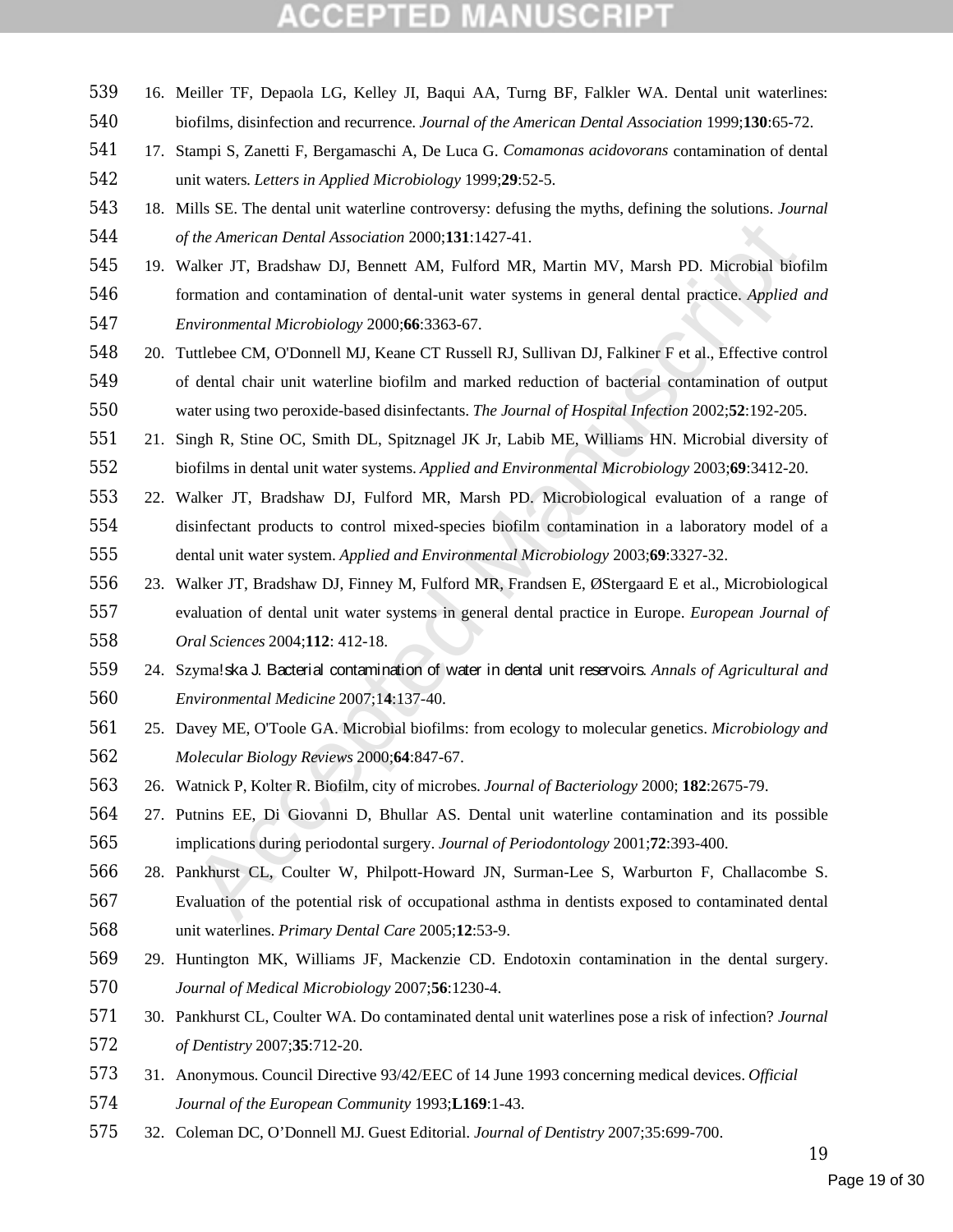- 33. Anonymous. Council Directive 98/83/EC of 3 November 1998 on the Quality of Water Intended for
- Human Consumption. Official *Journal of the European Community* 1998;**L330**:32-54.
- 34. Anonymous. National primary drinking water standards. United States Environmental Protection Agency 2002; document number EPA 816-F-02-013.
- 35. Kohn WG, Collins AS, Cleveland JL, Harte JA, Eklund KJ, Malvitz DM. Guidelines for infection control in dental health-care settings--2003. *Morbidity and Mortality Weekly Report. Recommendations and Reports* 2003;**52**:1-61.
- 36. Anonymous. ADA statement on dental unit waterlines. *Journal of the American Dental Association* 1996;**127**:185-86.
- 37. Karpay RI, Plamondon, TJ, Mills SE, Dove, SB. Combining periodic and continuous sodium hypochlorite treatment to control biofilms in dental unit water systems. *Journal of the American Dental Association* 1999;**130**:957–65.
- 38. Smith AJ, Bagg J, Hood J. Use of chlorine dioxide to disinfect dental unit waterlines. *Journal of Hospital Infection* 2001;**49**:285–88.
- 39. Porteous NB, Cooley RL. Reduction of bacterial levels in dental unit waterlines. *Quintessence International* 2004;**35**:630–34.
- ntrol in dental health-care settings--2003. *Morbidity and Mortality Weekly Reprommendations and Reports* 2003;52:1-61.<br>
monymous. ADA statement on dental unit waterlines *Journal of the American Dental Associat*<br>
2003;127 40. Schel AJ, Marsh PD, Bradshaw DJ, Finney M, Fulford MR, Frandsen E, et al., Comparison of the efficacies of disinfectants to control microbial contamination in dental unit water systems in general dental practices across the European Union. *Applied and Environmental Microbiology* 2006;**72**:1380–87.
- 41. Szyma!ska J. Bacterial decontamination of DUWL biofilm using Oxygenal 6. *Annals of Agricultural and Environmental Medicine* 2006;**13**:163–67.
- 42. Walker JT, Marsh PD. Microbial biofilm formation in DUWS and their control using disinfectants. *Journal of Dentistry* 2007;**35**:721-30.
- 43. Bakhir V. Electrochemical Activation: Vitold Bakhir Electrochemical Systems and Technologies Institute [Internet]. 129515, Moscow, Post Office box 107, Russia; c2005 [cited 2010 June 8]. Available from http://www.vbinstitute.org/terms/.
- 44. Bakhir VM, Zadorozhny Y., Leonov BI, Panicheva SA, Prilutsky VI. Electrochemical activation: water treatment and production of effective solutions. In: *Proceeding of the Third International Symposium "Electrochemical Activation in Medicine, Agriculture and Industry*, Moscow. 2001. p.3-
- 25.
- 45. Bakhir VM. Electrochemical activation; theory and practice. In: *Proceedings of the First International Symposium on Electrochemical Activation*, Moscow. 1997. p.38-45.
- 46. Bakhir V. Bibliography: Vitold Bakhir Electrochemical Systems and Technologies Institute [Internet]. 129515, Moscow, post office box 107, Russia; c2005 [cited 2010 June 8]. Available from http://www.vbinstitute.org/bibliography/.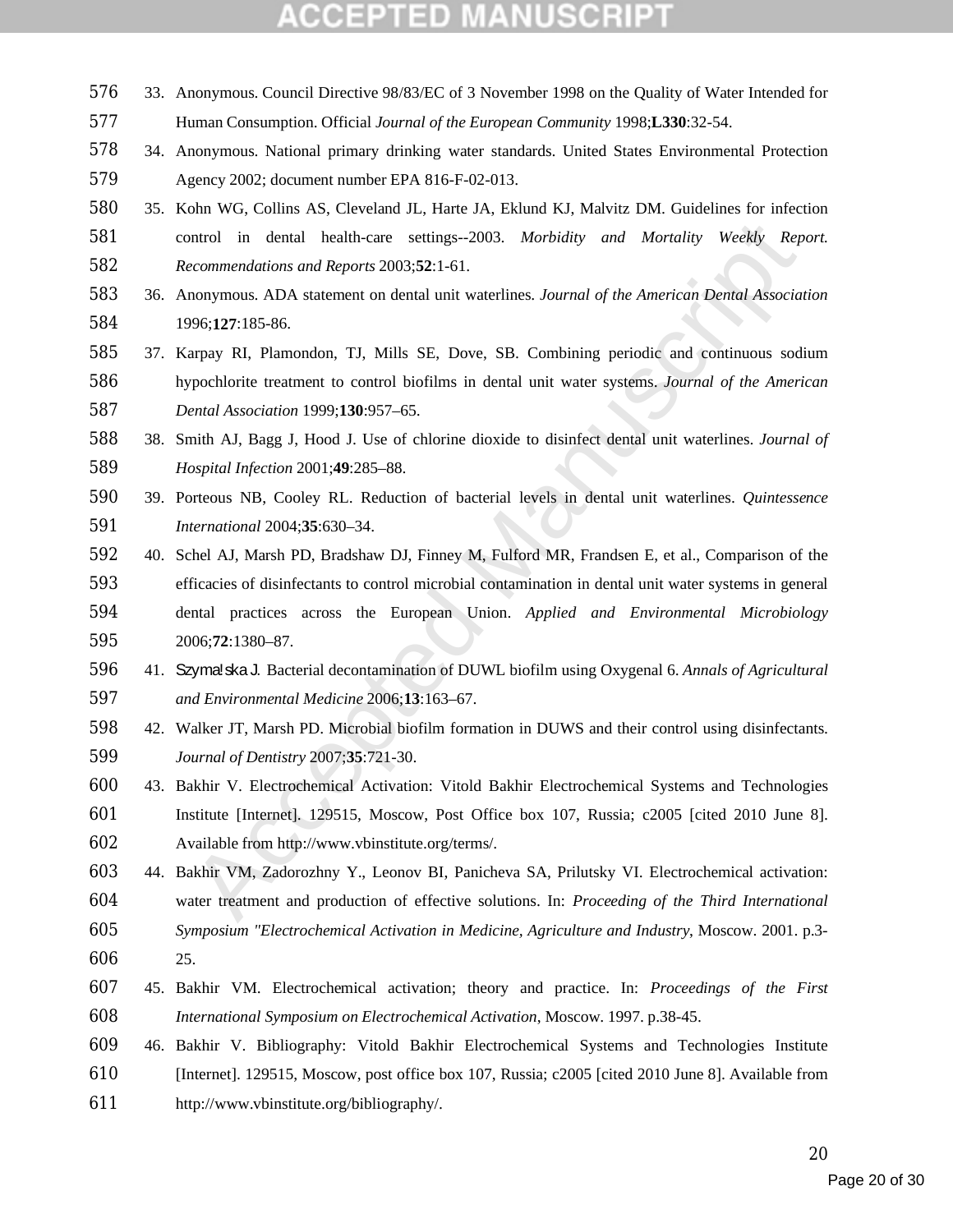- 47. Wolvos T. Advanced wound care with stable, super-oxidized water, a look at how combination therapy can optimize wound healing. *Wounds* 2006,**S1**:11-13.
- 48. Paola L. Treating diabetic foot ulcers with super-oxidized water, a look at advances in this pH-neutral, non-toxic treatment. *Wounds* 2006,**S1**:14-16.
- 616 49. Bakhir VM, Zadorozhny YG. Electrochemical Cell. US Patent N° 5,635,040, filed 11.03.1996, pbl. 3.06.1997. A flow-through electrochemical modular cell of FEM-3 type.
- 50. Reasoner DJ, Geldreich EE. A new medium for the enumeration and subculture of bacteria from potable water. *Applied and Environmental Microbiology* 1985;**49**:1-7.
- 51. Calabrese JP, Bissonnette GK. Improved membrane filtration method incorporating catalase and sodium pyruvate for detection of chlorine-stressed coliform bacteria. *Applied and Environmental Microbiology* 1990;**56**:3558-64.
- 52. Rupniak TH, Rowlatt C, Lane EB, Steele JG, Trejdosiewicz LK, Laskiewicz B, Povey S, Hill BT. Characteristics of four new human cell lines derived from squamous cell carcinomas of the head and neck. *Journal of the National Cancer Institute* 1985,**75**:621-633.
- 06.1997. A flow-through electrochemical modular cell of FEM-3 type.<br>
easoner DJ, Geldreich EE. A new medium for the enumeration and subculture of bacteria fr<br>
atable watt. Applied and Environmental Microbiology 1985;49:1-7 53. Nielsen J, Brøndum-Nielsen EB, Christensen ME, Olin HBD, Tommerup N, Rassing MR. Filter- grown TR146 cells as an in vitro model of human buccal epithelial permeability. *European Journal of Oral Science* 1999, **107**:138-146.
- 54. Moharamzadeh K, Brook IM, Van Noort R, Scutt AM, Thornhill MH. Tissue-engineered oral mucosa: a review of the scientific literature. *Journal of Dental Research* 2007;**86**:115-124.
- 55. Stokes C, Moran GP, Spiering MJ, Cole GT, Coleman DC, Sullivan DJ. Lower filamentation rates of *Candida dubliniensis* contribute to its lower virulence in comparison with *Candida albicans*. *Fungal Genetics and Biology* 2007, **44**:920-931.
- 56. Babich H, Reisbaum AG, Zuckerbraun HL. *In vitro* response of human gingival epithelial S-G cells to resveratrol. *Toxicology Letters* 2000, **114**:143-153.
- 57. Perrot S, Dutertre-Catella H, Martin C, Rat P, Warnet J-M. Resazurin metabolism assay is a new sensitive alternative test in isolated pig cornea. *Toxicological Science* 2003,72:122-129.
- 58. Sepet E, Bilir A, Akcin O, Aytepe Z. The effects of a caries-removing gel (Carisolv) on FM3A cell-line *in vitro*. *Journal of Dentistry* 2004, **32**:213-218.
- 59. Zeina B, Greenman J, Corry D, Purcell WM. Cytotoxic effects of antimicrobial photodynamic therapy on keratinocytes *in vitro*. *British Journal of Dermatology* 2002, **146**:568-573.
- 60. Schmalz G, Schweikl H, Hiller KA. Release of prostaglandin E2, IL-6 and IL-8 from human oral epithelial culture models after exposure to compounds of dental materials. *European Journal of Oral Science* 2000, **108**:442-448.
- 61. Nielsen HM, Rassing MR. Nicotine permeability across the buccal TR146 cell culture model and porcine buccal mucosa *in vitro*: effect of pH and concentration. *European Journal of Pharmaceutical* Sciences 2002, **16**(3):151-157.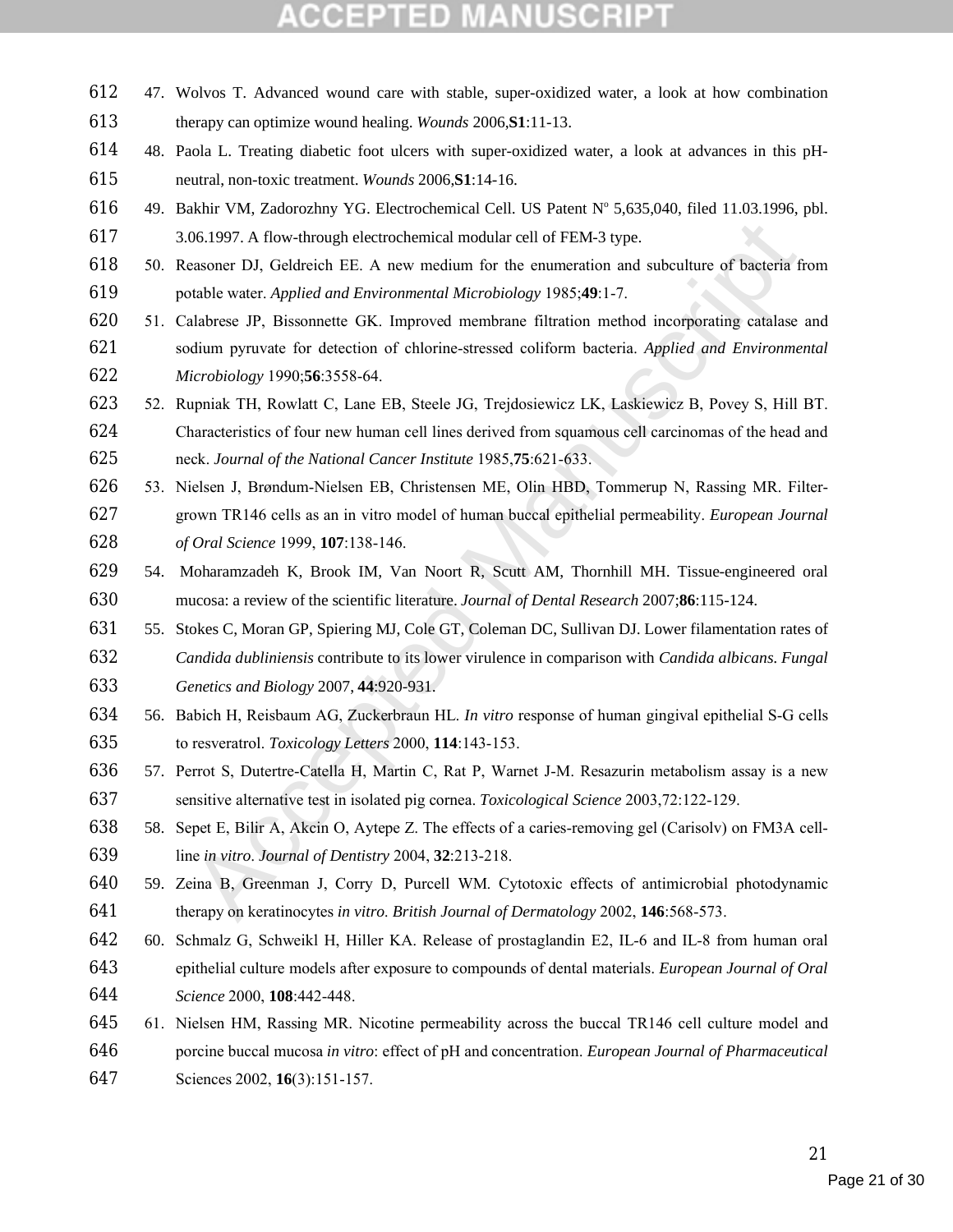- 62. Portero A, Remuñán-López C, Nielsen HM. The potential of chitosan in enhancing peptide and protein absorption across the TR146 cell culture model-an *in vitro* model of the buccal epithelium. *Pharmaceutical Research* 2002, **19**(2):169-174.
- 63. Pullar JM, Winterbourn CC, Vissers MC. Loss of GSH and thiol enzymes in endothelial cells exposed to sublethal concentrations of hypochlorous acid. *American Journal of Physiology* 1999, **277**:H1505-1512.
- 64. Whiteman M, Hooper DC, Scott GS, Koprowski H, Halliwell B. Inhibition of hypochlorous acid- induced cellular toxicity by nitrite. *Proceedings of the National Academy of Sciences of the United States of America* 2002, **99**:12061-12066.
- 65. Nielsen HM, Verhoef JC, Ponec M, Rassing MR. TR146 cells grown on filters as a model of human buccal epithelium: permeability of fluorescein isothiocyanate-labelled dextrans in the presence of sodium glycocholate. *Journal of Controlled Release* 1999, **5**:223-233.
- 66. Eirheim HU, Bundgaard C, Nielsen HM. Evaluation of different toxicity assays applied to proliferating cells and to stratified epithelium in relation to permeability enhancement with glycocholate. *Toxicology in Vitro* 2004, **18**:649-57.
- 67. Boulmedarat L, Bochot A, Lesieur S, Fattal E. Evaluation of buccal methyl-beta-cyclodextrin toxicity on human oral epithelial cell culture model. *Journal of Pharmaceutical Sciences* 2005, **94**:1300-1309.
- 68. Trombetta D, Mondello MR, Cimino F, Cristani M, Pergolizzi S, Saija A Toxic effect of nickel in an *in vitro* model of human oral epithelium. *Toxicology Letters* 2005, **159**:219-225.
- 17:111505-1512.<br>
Thiteman M, Hooper DC, Scott GS, Koprowski H, Halliwell B. Inhibition of hypochlorous actual oduced cellular toxicity by mitrite. *Proceedings of the National Academy of Sciences of the Uniterts dues of Am*  69. Angelic JR, Moyes D, Macramé J, Kanzaria P, Tsichlaki E, Weindl G, Tappuni AR, Rodgers CA, Woodman AJ, Challacombe SJ, Schaller M, Hube B. Quantitative expression of the *Candida albicans* secreted aspartyl proteinase gene family in human oral and vaginal candidiasis. *Microbiology* 2008, 154:3266-3280.
- 70. Spiering MJ, Moran GP, Chauvel M, Maccallum DM, Higgins J, Hokamp K, Yeomans T, d'Enfert C, Coleman DC, Sullivan DJ. Comparative transcript profiling of *Candida albicans* and *Candida dubliniensis* identifies *SFL2*, a *C. albicans* gene required for virulence in a reconstituted epithelial infection model. *Eukartotic Cell* 2010, **9**:251-265.
- 71. Weiss SJ, Lampert MB, Test ST. Long-lived oxidants generated by human neutrophils: characterization and bioactivity. *Science* 1983, **222**:625-628.
- 72. Sanjay PR, Hallikeri K, Shivashankara AR. Evaluation of salivary sialic acid, total protein, and total sugar in oral cancer: a preliminary report. *Indian Journal of Dental Research* 2008, **19**:288-91.
- 73. Kotula KL, Kotula AW, Rose BE, Pierson CJ, Camp M. Reduction of aqueous chlorine by organic material. *Journal of Food Protection* 1997, **60**:276-282.
- 74. Kouoh F, Gressier B, Luyckx M, Brunet C, Dine T, Cazin M, Cazin JC. Antioxidant properties of albumin: effect on oxidative metabolism of human neutrophil granulocytes. *Farmaco* 1999, **54**:695- 699.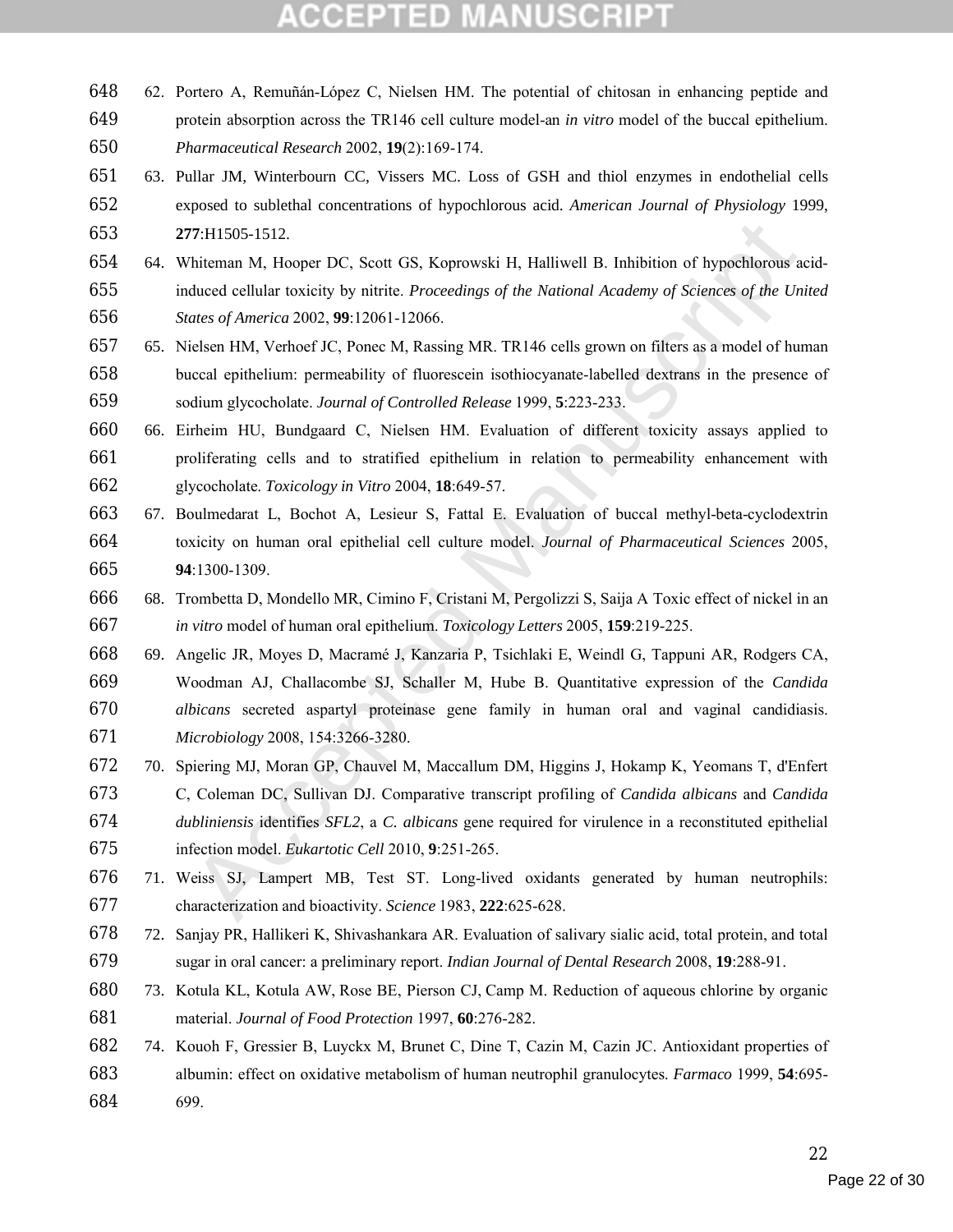#### SCRI B la, U CIC

 75. Rajabalian S, Mohammadi M, Mozaffari B. Cytotoxicity evaluation of Persica mouthwash on cultured human and mouse cell lines in the presence and absence of fetal calf serum. *Indian Journal of Dental Research* 2009, **20**:169-73.

- 
- 
- 

691 Table 1. Average density of aerobic heterotrophic bacteria and average FAC in 60 consecutive weekly water samples from DUWL output water from ten DCUs supplied with Ecasol treated water water samples from DUWL output water from ten DCUs supplied with Ecasol treated water

| <b>DCU</b>                     | Average bacterial<br>density in DUWL<br>output water <sup>b</sup><br>(cfu/mL) | Average FAC<br>concentration in<br>DUWL output<br>water <sup>b</sup> (ppm) |
|--------------------------------|-------------------------------------------------------------------------------|----------------------------------------------------------------------------|
| $\mathbf{1}$                   | 7.9                                                                           | 1.7                                                                        |
| $\overline{c}$                 | 1.4                                                                           | 1.5                                                                        |
| 3                              | 3.4                                                                           | 1.5                                                                        |
| 4                              | 2.1                                                                           | 1.7                                                                        |
| 5                              | 7.1                                                                           | 1.5                                                                        |
| 6                              | 3.1                                                                           | 1.4                                                                        |
| 7                              | 17.8                                                                          | 1.6                                                                        |
| $\,8\,$                        | 15.8                                                                          | 1.7                                                                        |
| 9                              | 1.9                                                                           | 1.5                                                                        |
| 10                             | 2.3                                                                           | 1.7                                                                        |
| Overall                        | 6.3                                                                           | 1.6                                                                        |
| Treated <sup>a</sup><br>supply | 11.0                                                                          | $2.5 \pm 1.1$                                                              |
| water                          |                                                                               |                                                                            |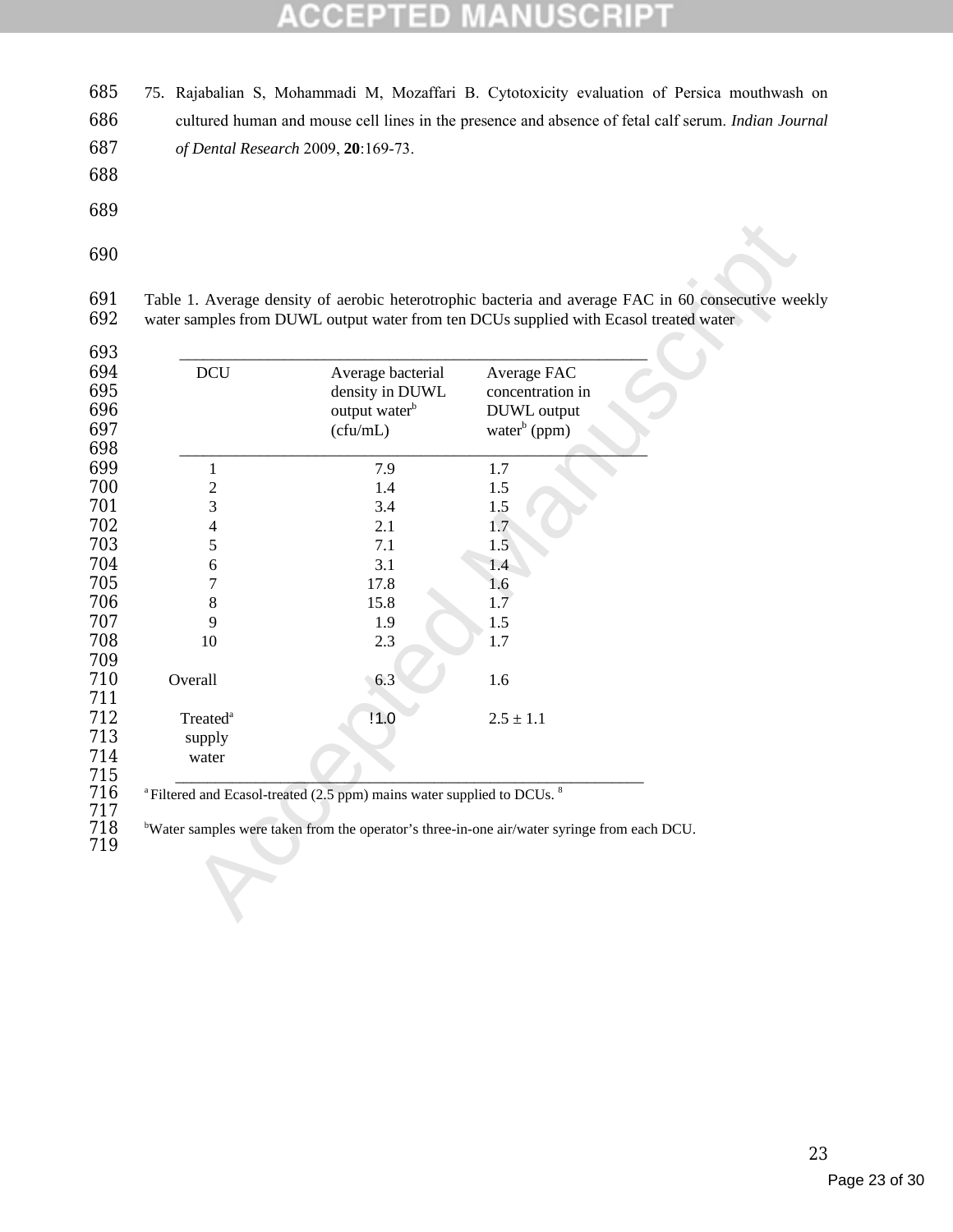#### **Figure legends**

 **Fig. 1.** Viability (% of PBS-treated control) of TR146 monolayers following 1 h exposure to various concentrations of Ecasol (ppm FAC). Viability was assessed after 1 h using Alamar Blue as a measure of cell proliferation (a) and Trypan Blue as a measure of plasma membrane 724 integrity (b). A significance level of  $P < 0.01$  is indicated by \*\* and  $P < 0.001$  by \*\*\*.

 **Fig. 2.** Viability (% of PBS-treated control) of TR146 monolayers following 1 h exposure to various concentrations of Ecasol (ppm FAC) to which BSA had been added (1-2 mg/mL) 30 min prior to addition to the monolayers. Viability was assessed after 1 h using Alamar Blue as a measure of cell proliferation (a) and Trypan Blue as a measure of plasma membrane integrity 729 (b). A significance level of  $P < 0.01$  is indicated by \*\* and  $P < 0.001$  by \*\*\*.

 **Fig. 3.** Viability (% of PBS-treated control) of RHE tissue samples following 1 h exposure to various concentrations of Ecasol (ppm FAC). Viability was assessed after 1 h using Alamar Blue as a measure of cell proliferation. Triton X 100 was used as a positive control for RHE tissue 733 damage. A significance level of  $P < 0.001$  is indicated by \*\*\*.

measure of ell proliferation (a) and Trypan Blue as a measure of plasma membrity (b). A significance level of  $P < 0.01$  is indicated by \*\* and  $P < 0.001$  by \*\*\*.<br>
Viability (% of PBS-treated control) of TR146 monolayers f **Fig. 4.** Light micrographs of RHE tissue sections stained with hematoxylin-eosin. (a) RHE tissue sample treated with PBS for 1 h; no detectable damage to the tissue is evident. (b) RHE tissue sample treated with 100 ppm FAC Ecasol for 1 h; no detectable damage to the tissue is evident. (c) RHE tissue sample treated Triton X 100 for 1 h; extensive damage to the tissue is present and large vacuoles are evident. Arrows indicate the polycarbonate filter on which the RHE tissues were grown.

 **Fig. 5.** Density of aerobic heterotrophic bacteria (average 6.3 cfu/mL) and FAC (average 1.6 ppm) present in DUWL output water from the operator's three-in-one air/water waterline from DCU No. 1 during a period of 60 consecutive weeks. Similar results were obtained with nine other DCUs during the 60-week study period. The corresponding average bacterial density and average FAC in the Ecasol-treated processed mains water supply was <1.0 cfu/mL and 2.5 ppm, respectively, during the 60-week study period.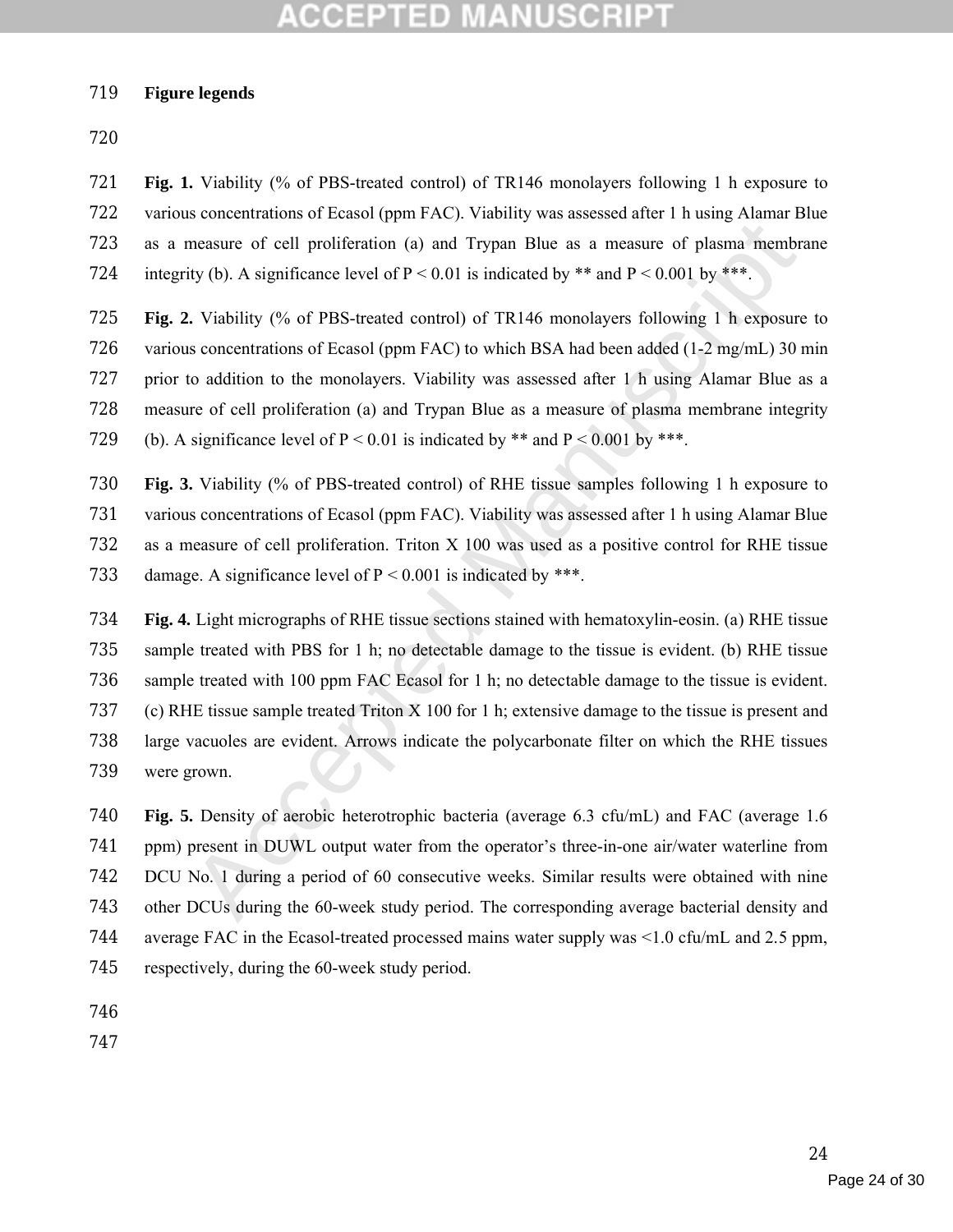Fig. 1

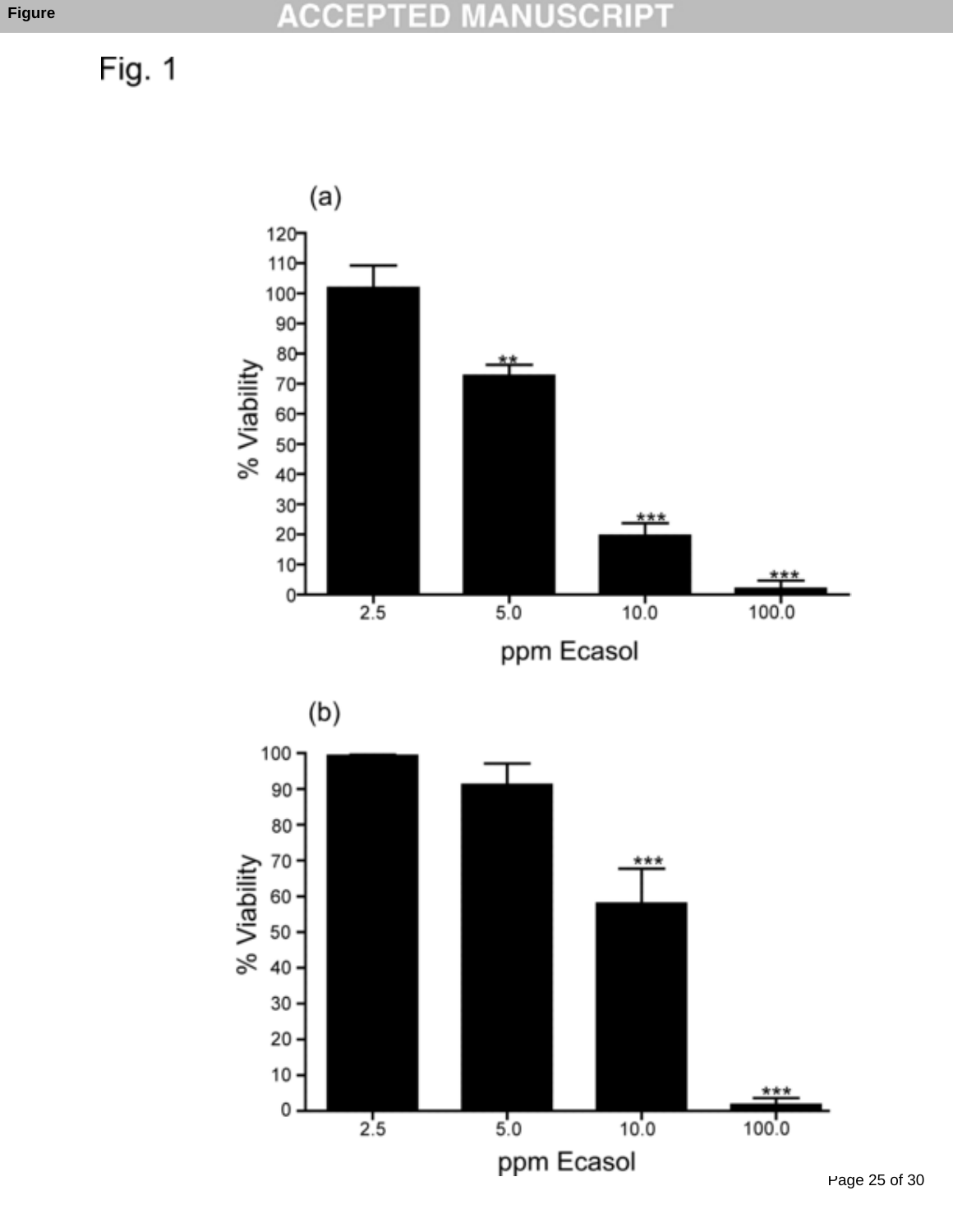Fig. 2

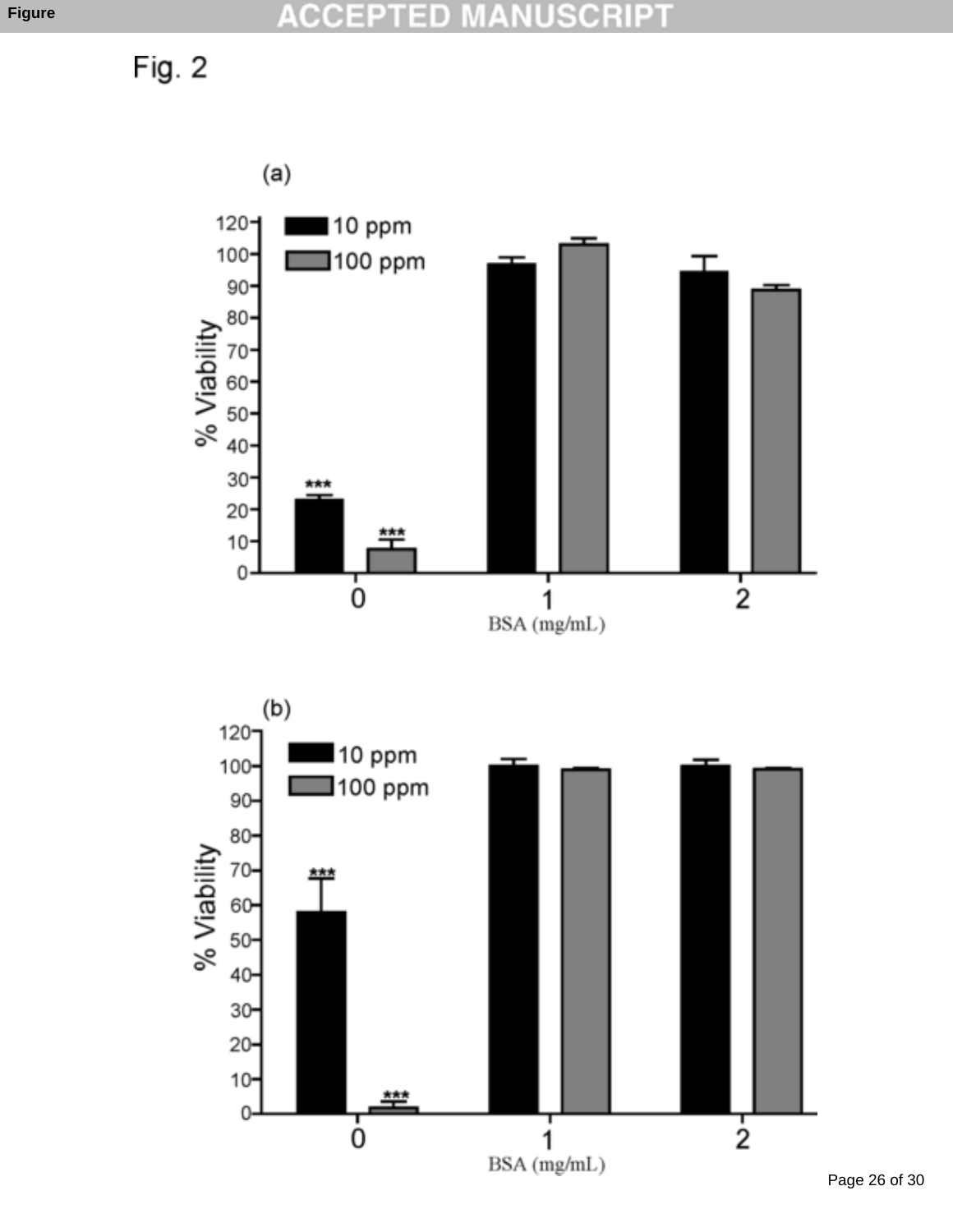

Page 27 of 30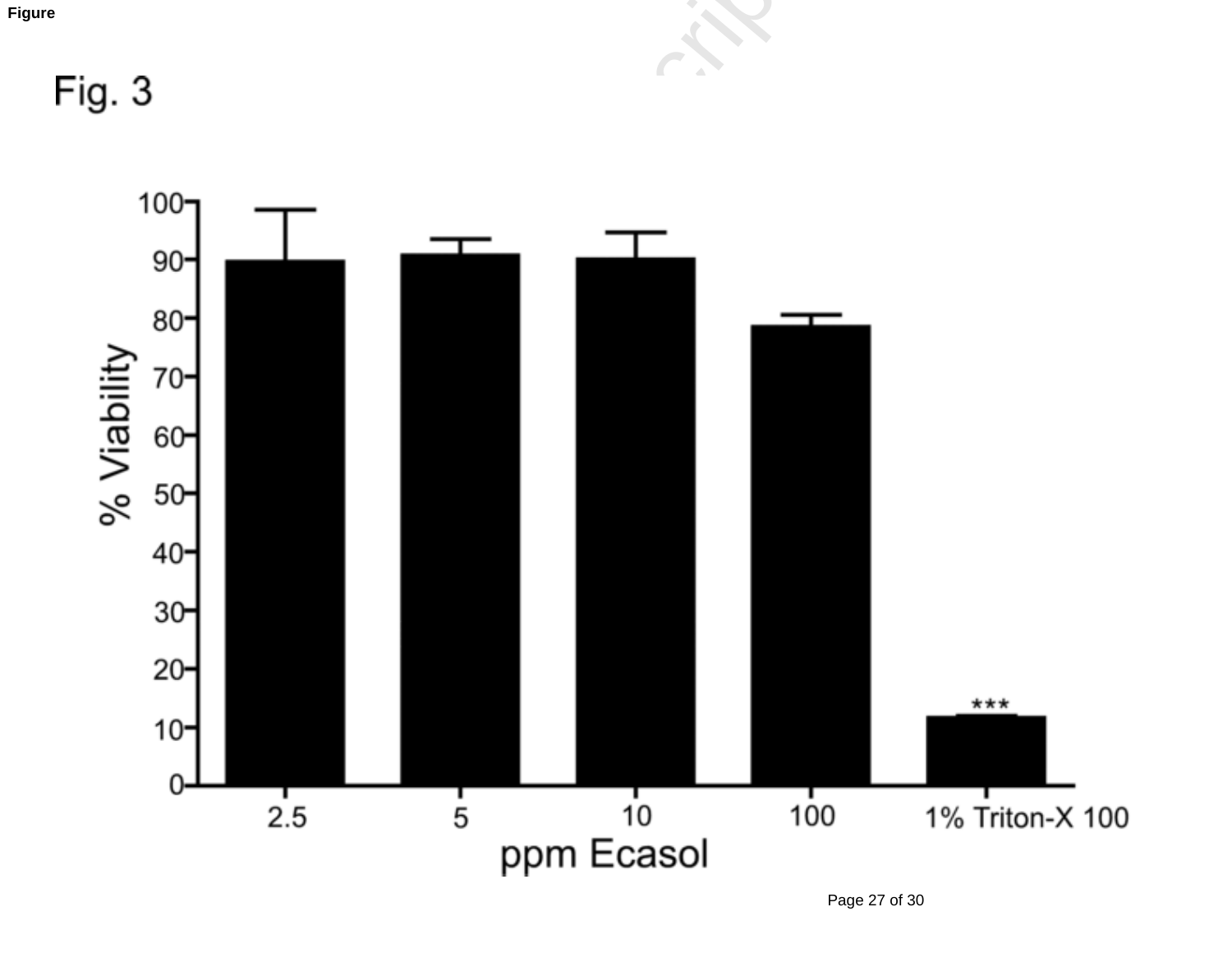Fig. 4

 $(a)$ 







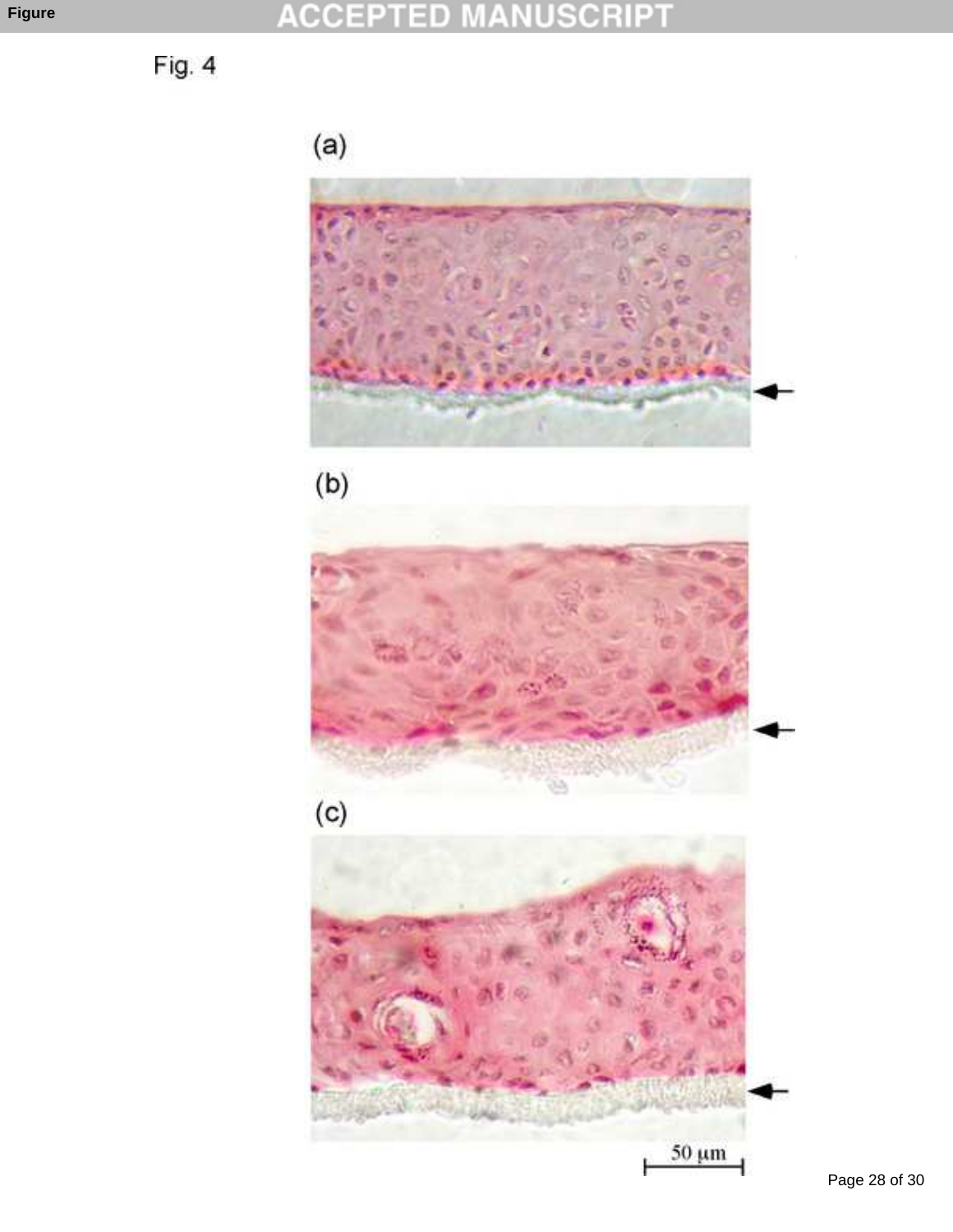

Weekly sample number